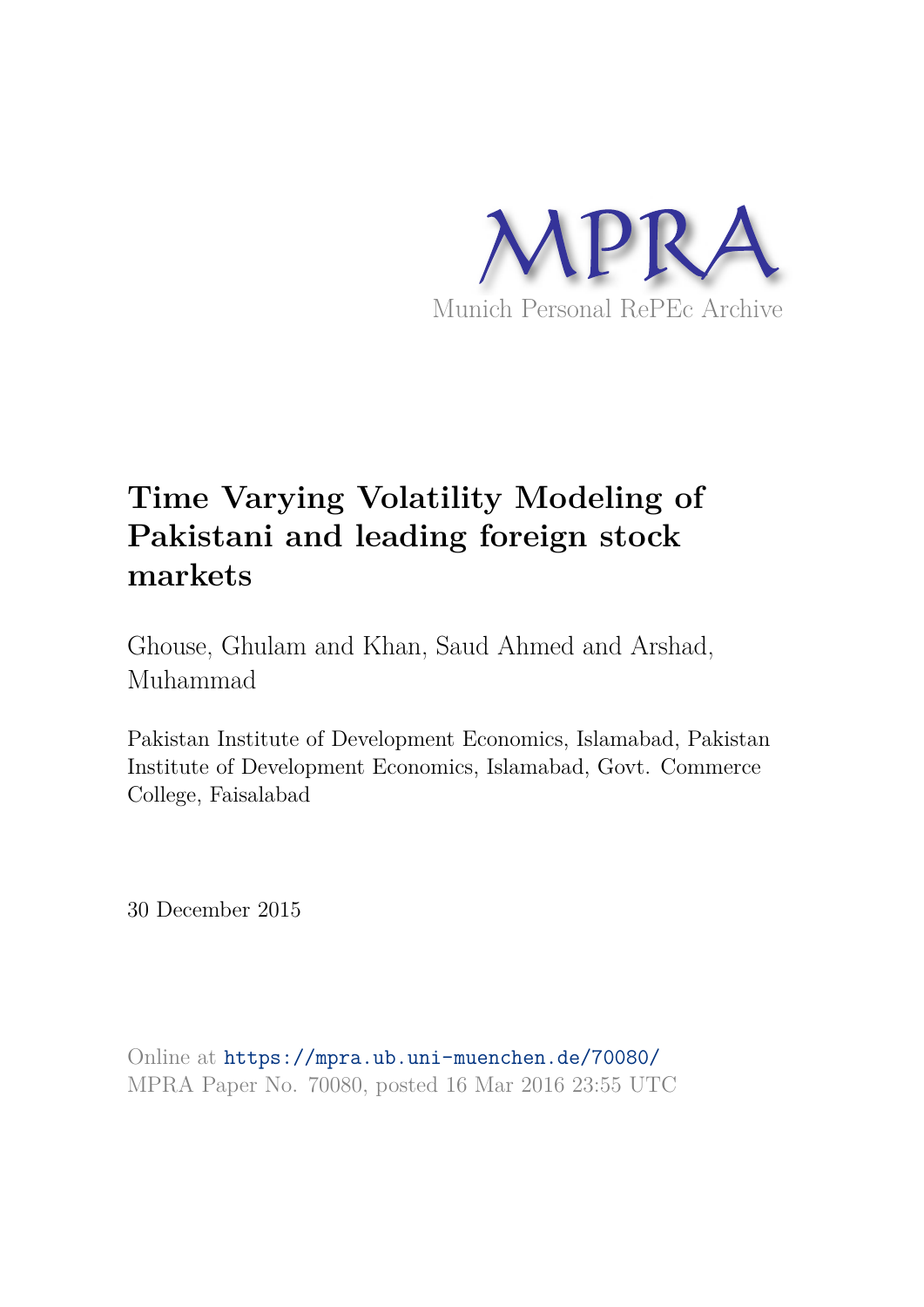## **Time Varying Volatility Modeling of Pakistani and leading foreign stock markets**

## **Ghulam Ghouse<sup>1</sup>**

Pakistan Institute of Development Economics, Islamabad

PhD (Econometrics) scholar

## **Saud Ahmed Khan<sup>2</sup>**

Pakistan Institute of Development Economics, Islamabad

Assistant Professor, Dept. Econometrics

## **Muhammad Arshad<sup>3</sup>**

Govt. Commerce College, Faisalabad

Lecturer, Dept. Economics

#### **Abstract**

*This study estimates the volatility of Pakistani and leading foreign stock markets. Daily data are used from nine international equity markets (KSE 100, NIKKEI 225, HIS, S&P 500, NASDAQ 100, DOW JONES, GADXI, FTSE 350 and DFMGI) for the period of Jan, 2005 to Nov, 2014. The whole data set is used for modeling of time varying volatility of stock markets. Univariate GARCH type models i.e. GARCH and GJR are employed for volatility modeling of Pakistani and*  leading foreign stock markets. The residual analysis also employed to check the validity of *models. Our study brings important conclusions for financial institutions, portfolio managers, market players and academician to diagnose the nature and level of linkages between the financial markets.* 

*Key words: Volatility, Equity Market, GARCH and GJR.*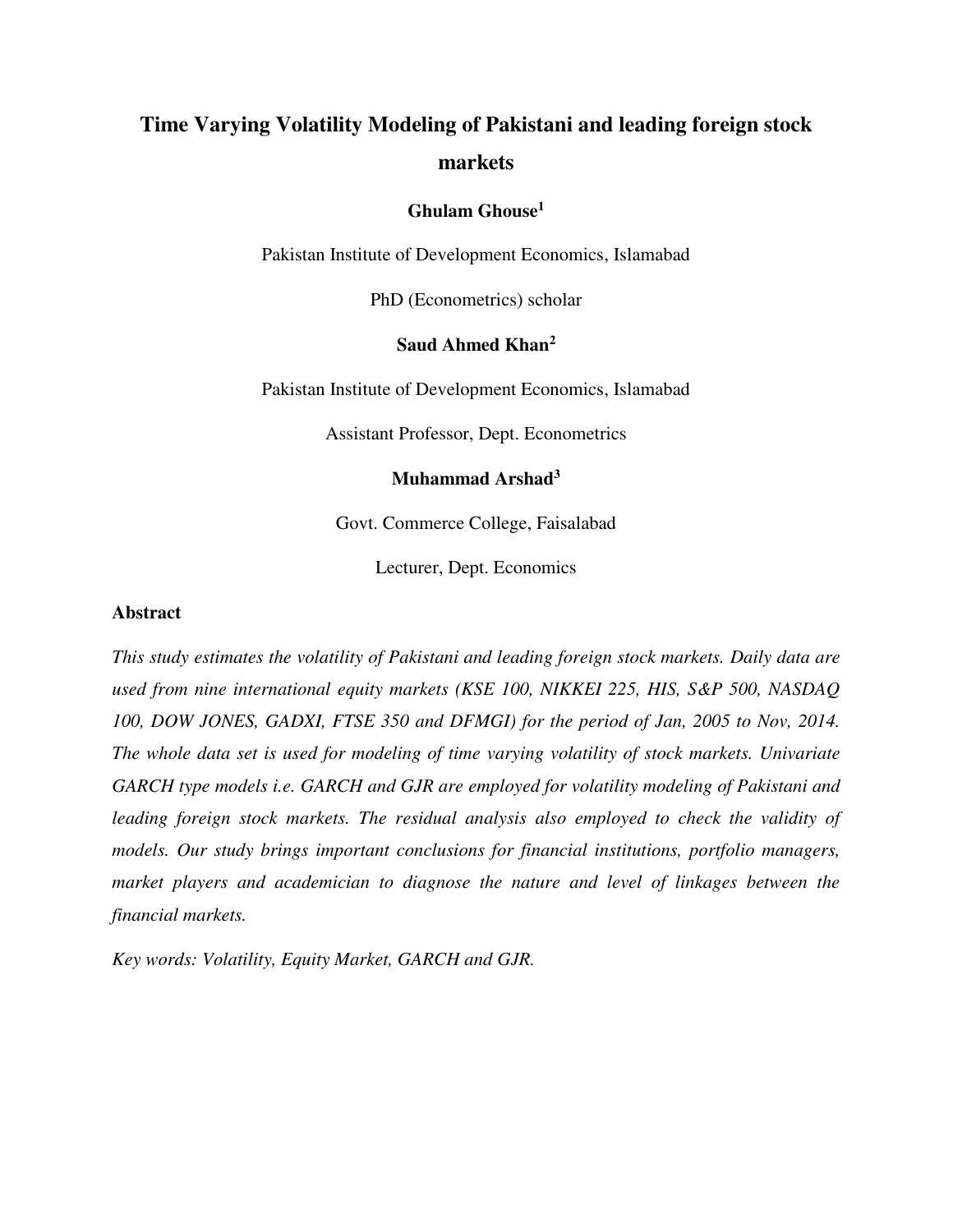## **1. Introduction**

Volatility modeling is one of the leading issue now a days addressed by financial econometrics. Predictability of time varying volatility is the elementary purpose of financial econometric modeling. In financial markets risk is a synonym of volatility. The understanding and predictability of time varying volatility modeling is significantly important for asset allocation, strategies of global hedging and pricing of internal securities. In econometrics the main purpose of modeling of time series is to estimate the conditional mean, some theoretical models are used to estimate conditional variance, it is also known as volatility. These models are employed to analyze the historical behavior of volatility, future prediction of volatility, examining series of asset return by considering volatility clustering, leverage effect and persistence. The volatility clustering are piles of low and high values of financial asset return. The volatility clustering is commonly seen in financial time series. The persistence of shock is a measure to demonstrate how much time a price shock takes for decay in financial time series. Leverage effect illustrates the negative correlation between current asset return and future volatility of asset return. All this information can be obliging in portfolio allocation and hedging.

## **2. Literature review**

This section briefly discusses previous studies. There's a long debate on volatility modeling between the intra and cross financial markets in financial Econometrics literature. Many researchers have presented an enormous empirical and theoretical work to validate their particular selected models. This review emphasizes on estimating time varying volatility, particularly, in case of Pakistani and foreign stock markets. The volatility modeling has been studied in the financial econometric literature in case of Pakistan. Most of the studies also the found volatility spillover effect transmitted from global financial markets to Pakistani financial markets, [see, e.g., Ali and Afzal (2012), Zia-Ur-Rehman et al. (2011), Attari and Safdar (2013), and Tahir et al. (2013)]. Sajid et al. (2012), employed ARMA-GARCH for measurement of inflation and inflation uncertainty. Jabeen and Khan (2014) employed GARCH model to find out "Exchange rate volatility by macroeconomic fundamentals in Pakistan". [see, e.g., Qayyum and Khan (2014), Qayyum and Kemal (2006), Khalil et al. (2013), Zia and Zahid (2011), Gomez and Ahmad (2014), and Bashir et al. (2014)]. investigated the volatility spillover effect and estimate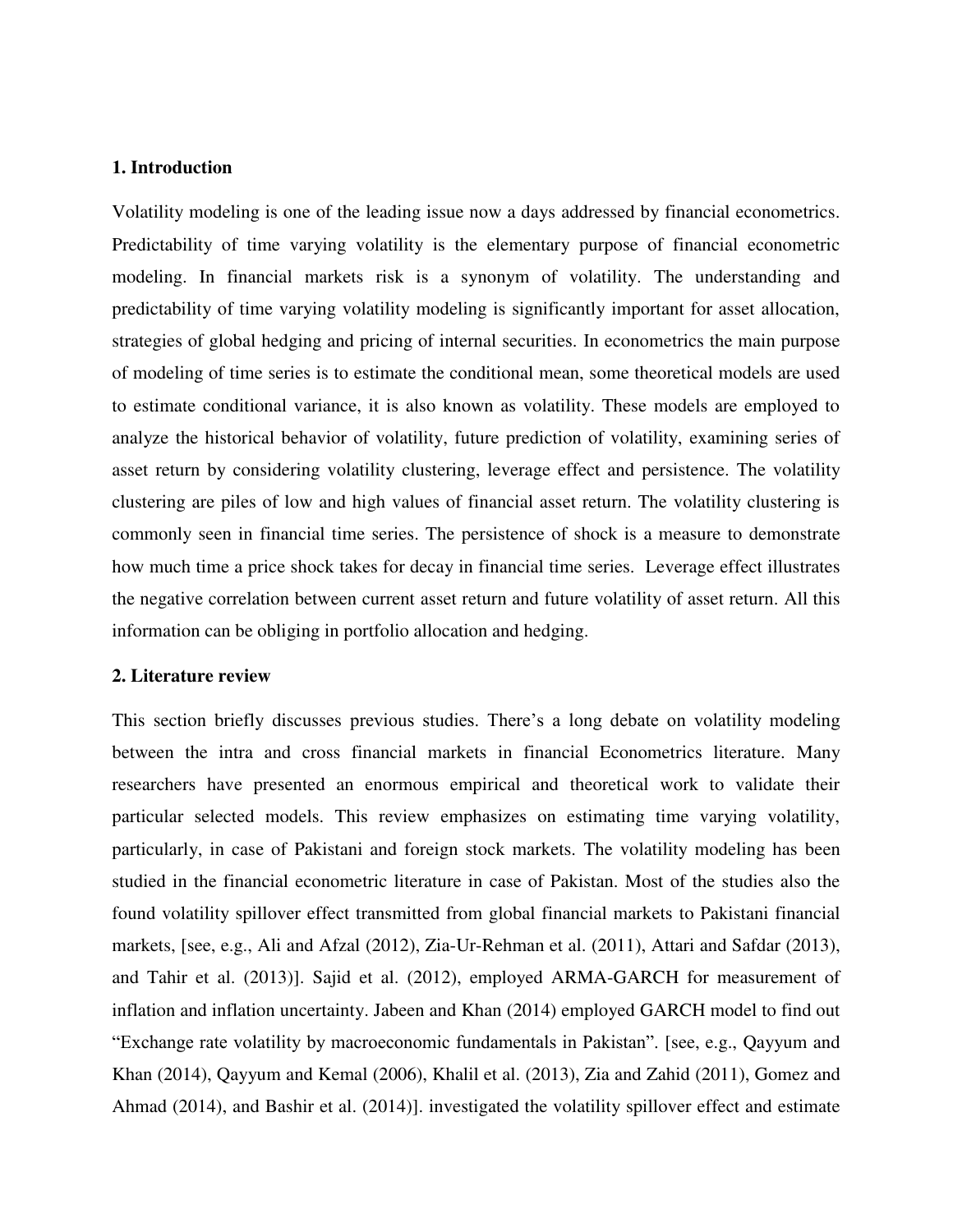volatility of foreign exchange market and Pakistan stock markets by using different econometric tools. Padhi and Lagesh (2012) estimated volatility by using DCC-GARCH and also found Information transmission mechanisms persists through return and volatility, it plays a significant role in determining the distribution and financial integration across the global financial markets. Yang and Doong (2004) estimated volatility and explore relationship between the stock market prices and the foreign exchange market prices in case of G-7countries. Choi et al. (2009) examined the volatility and integration between the exchange market and stock market in case of New Zealand. Sinha and Sinha (2010) investigated the volatility modeling and dynamic relationships between India, UK, Japan and USA, incorporating the structural change by using GARCH type modeling, concluded that the Japan and USA stock market's volatility impacted Indian stock markets. Sok-Gee and Karim (2010) examined volatility and volatility spillover between five countries of ASEAN, Japan and USA. Abou-Zaid (2011) estimated Volatility and Spillover Effects In Emerging MENA Stock Markets.

#### **3. Econometric Methodology and Model Specification**

To describe the variation of conditional variance with respect to time, Engle (1982) proposed Autoregressive conditional hetroscedastic (ARCH) model. Although ARCH model is a substantial contribution in econometric tools, it has some problems like long lag length and nonnegativity restriction on parameters. Bollerslev (1986) introduced generalized autoregressive conditional heteroskedastic (GARCH) model, which improves the unique specification with the addition of lag value of conditional variance, which acts like smoothing term. GARCH model cannot analyze leverage effect. For this Glosten, Jagannathan & Runkle (1993) proposed GJR model. GJR model is a significant extension of standard GARCH model; it contains asymmetric term in conditional variance equation.

There are dozens of univariate and multivariate (ARCH) type model. To avoid any nonconvergence problem in this study we employ appropriate univariate GARCH type model such as GARCH (p, q) and GJR (p, q) to estimate volatility of Pakistani and leading foreign stock markets. The GARCH (p, q) and GJR (p, q) Univariate models are capable of exploring better volatility dynamics.

The financial series at level are trendy in nature. It is impossible to estimate a robust model if the series is trendy. To deal with trend we used the log difference return.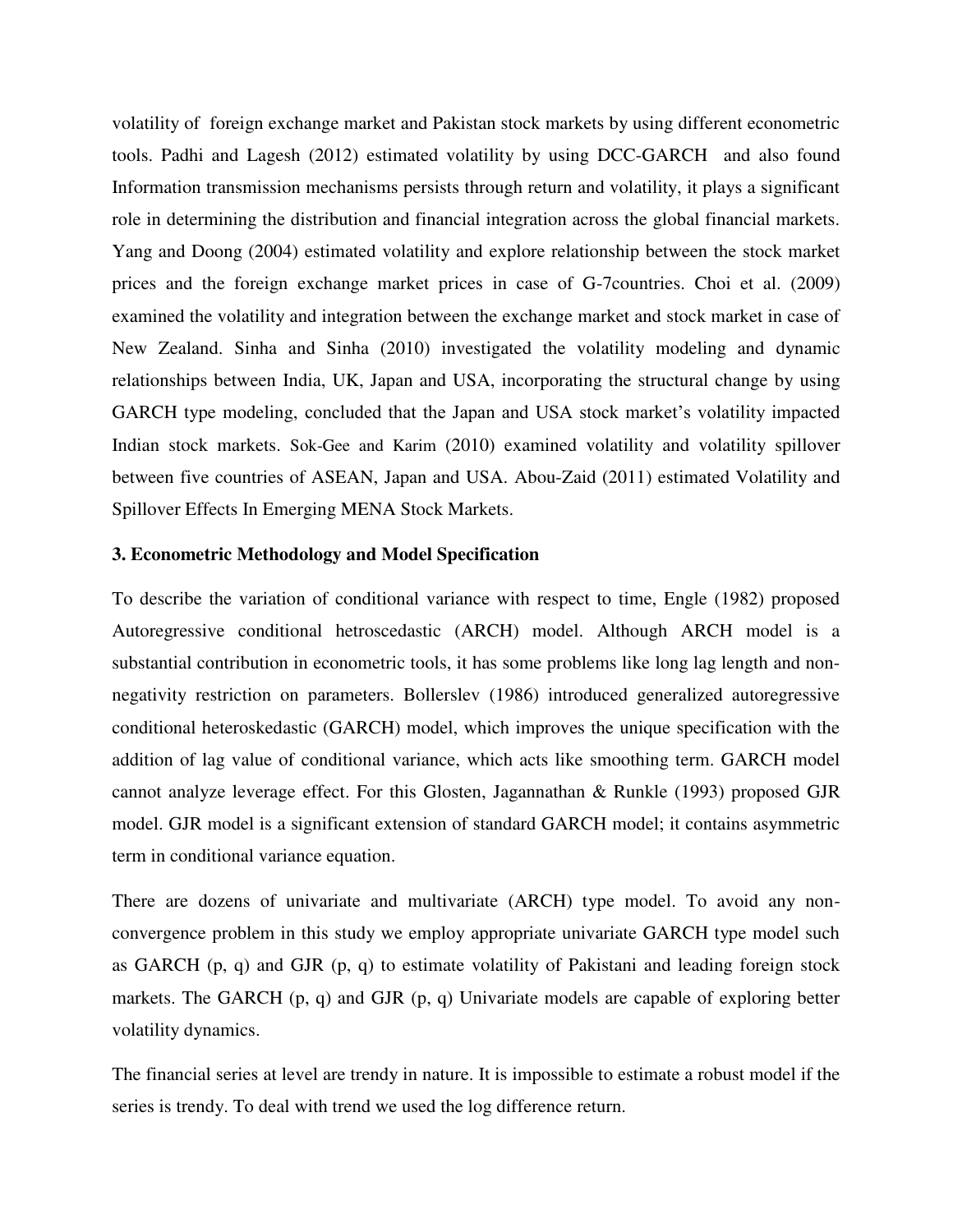$$
R_t = \log_e(l_t/l_{t-1})
$$

 $l_t$  = Financial time series at level i.e. stock indices and exchange rates at the end of time t.

 $l_{t-1}$ = First lag of financial time series.

Granger and Andersen in (1978) anticipated that the conditional variance depends upon the predicted past value of return series.

$$
\gamma_t = \varepsilon_t \gamma_{t-1} \tag{3.1}
$$

The conditional variance is

$$
V\left(\frac{\gamma_t}{r_{t-1}}\right) = \sigma^2 r_{t-1}^2 \tag{3.2}
$$

There is no restriction for unconditional variance, either it is unspecified or zero. Then another famous approach came at front to find the ARCH effect in return series.

#### **3.1 ARCH (q) Model**

Robert F. Engle in (1982) introduced the Autoregressive conditional hetroscedastic (ARCH) model. This model overcomes all short comings which exist in previous models. In this model Engle, introduced conditional mean and conditional variance equations. Empirically the conditional mean equation follows ARMA (p, q) process and the conditional variance depends upon the square of past values of error process  $\varepsilon_t$ .

The general description of ARCH model is

## **Conditional mean equation**

$$
R_t = \alpha_0 + \beta X_t + \varepsilon_t \tag{3.3}
$$

Where  $\varepsilon_t \sim N(0, \sigma_t^2)$ 

## **Conditional variance equation**

$$
\sigma_t^2 = \theta_0 + \sum_{i=1}^q \theta_i \, \varepsilon_{t-1}^2 \tag{3.4}
$$

Where  $\theta_0 > 0$ ,  $\theta_i \ge 0$   $i=1,2,\ldots, q$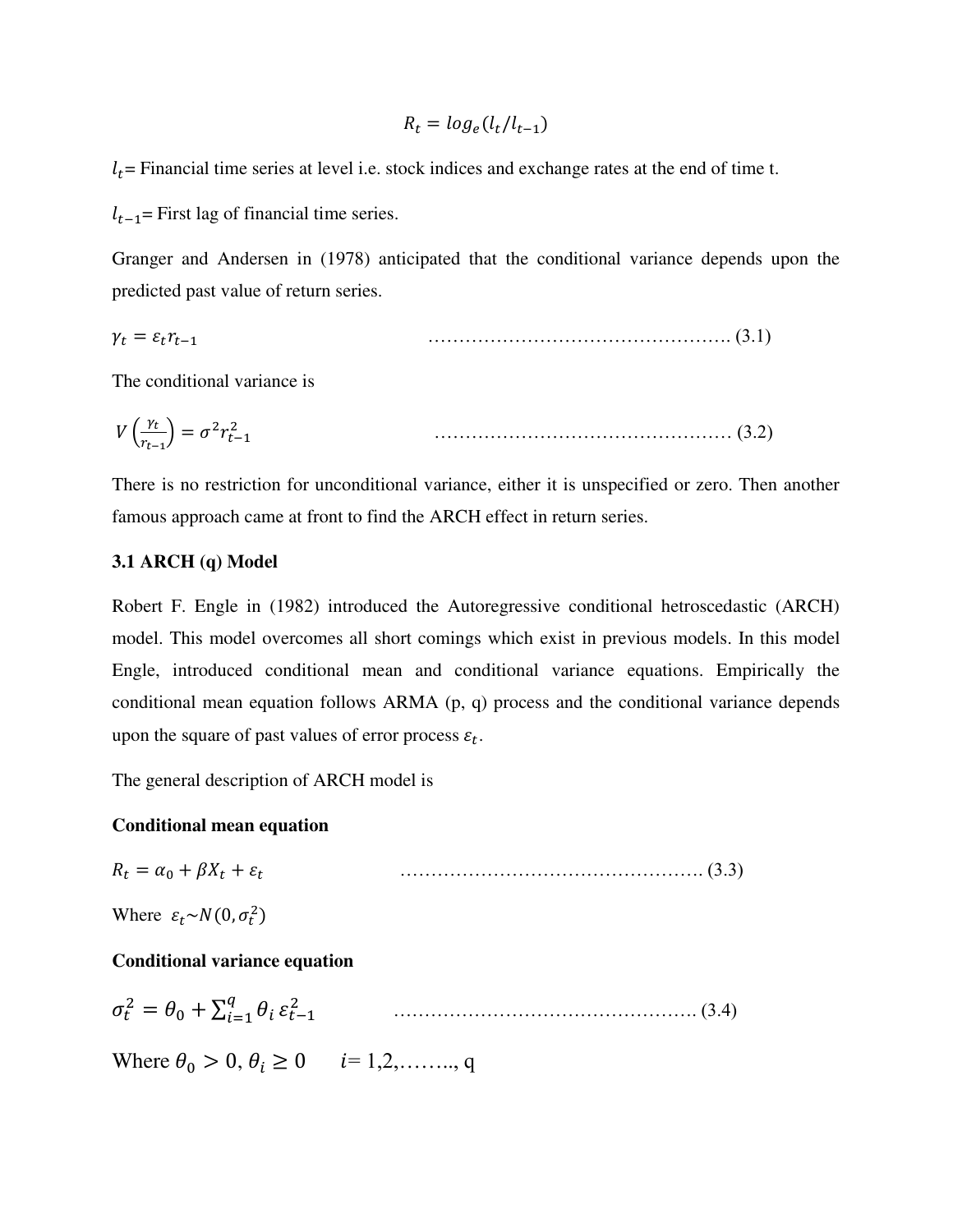In conditional mean equation R<sub>t</sub> represents the return which is linear function of X<sub>t</sub>. where  $\beta$ shows the vector of parameters. Empirically  $\beta X_t$  illustrates ARMA (m, n) process with different specifications. In some cases it may be ARMA (0, 0). According to the "Efficient Market Hypothesis (EMH)" Rt represents mean reversion behavior and it is unpredictable. In conditional variance equation the restriction on coefficients is that they must be non-negative.  $\sigma_t^2$  Represents conditional variance, which depend upon lags of squared past value of  $\varepsilon_t$  process.

## **3.2 GARCH (p, q) Model**

Linear ARCH (q) model has some problems first, sometime takes long lag length 'q' due to this number of parameters are going to increase as result loss of degree of freedom. Second, imposition of non-negativity condition on parameters of conditional variance equation. Bollerslev (1986) proposed generalized extension of ARCH (q) model Generalized autoregressive conditional hetroscedastic (GARCH) model.

The general description of GARCH model is

## **Conditional mean equation**

$$
R_t = \alpha_0 + \beta X_t + \varepsilon_t \tag{3.5}
$$

Where  $\varepsilon_t \sim N(0, \sigma_t^2)$ 

## **Conditional variance equation**

 <sup>2</sup> = <sup>0</sup> + ∑ =1 −1 <sup>2</sup> + ∑ =1 −1 2 ………………………………………. (3.6)

Where  $\theta_0 > 0$ ,  $\theta_i \geq 0$ ,  $\varphi_i \geq 0$ 

In GARCH (p, q) model the conditional variance depends upon square of past values of process $\varepsilon_t$  and lag of conditional variance $\sigma_{t-1}^2$ . The condition of non-negativity of parameter also applied in this model.

#### **3.3 Asymmetric GARCH models**

Simple GARCH type models deal with the symmetric effect of bad and good news on volatility. These models do not take into account the asymmetries which are associated with the distribution. In financial econometrics literature Asymmetric GARCH type models consider the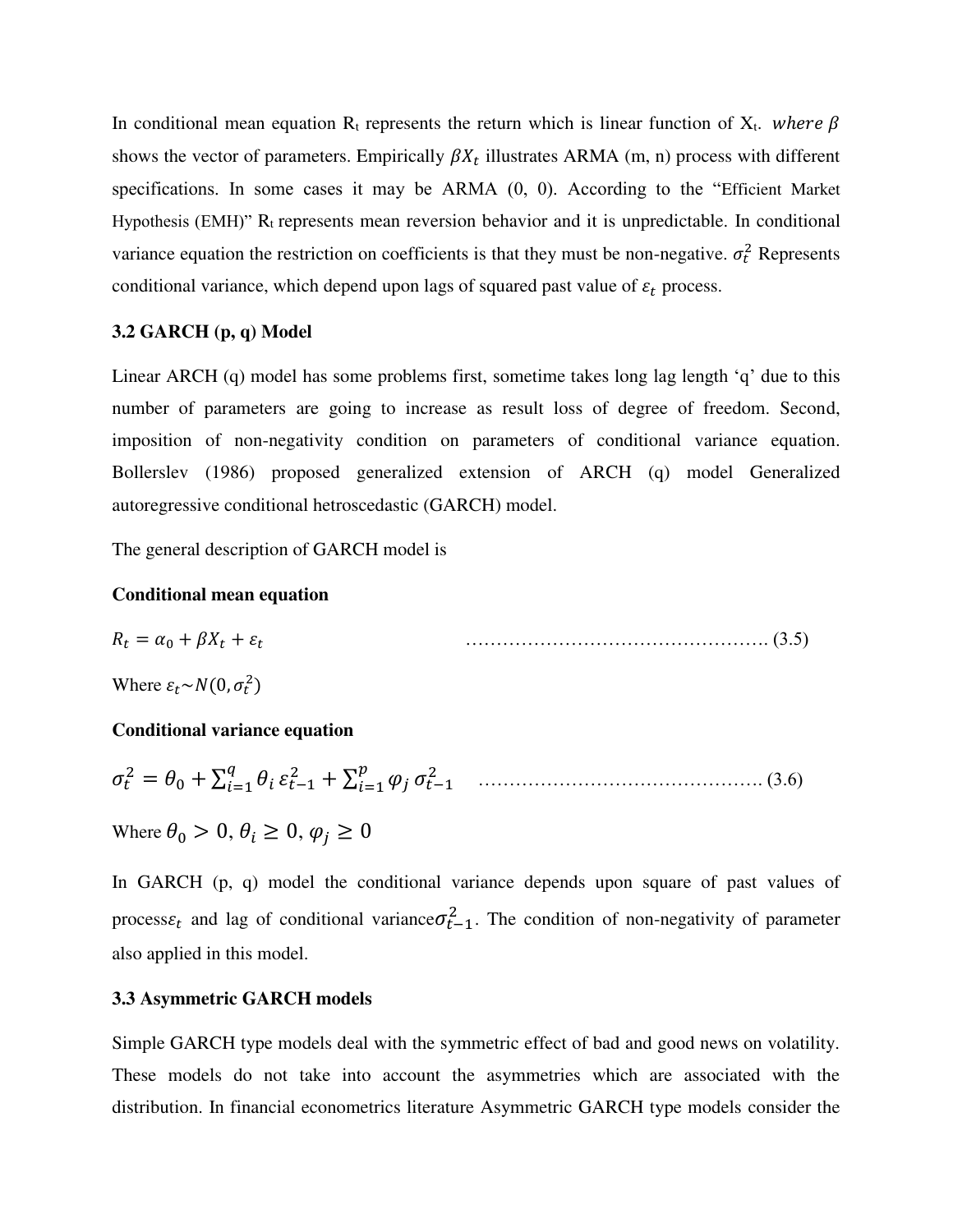asymmetries of response to bad or good news. Asymmetric GARCH models account for leverage effect. The leverage effect indicates the negative correlation between the assets returns and the volatility of the assets return (Black 1976), means the magnitude of bad and good news are different.

Engle and Victor (1993) conducted a brief discussion on how univariate GARCH type model capture the impact of bad news. They have used Japan stock market data. They argued that the GJR model is the best model to capture the asymmetries. According to them EGARCH model capture the Asymmetries but when we employ the EGARCH model the standard deviation is going too high, as compare to GJR model. They also concluded that GJR model is best for capturing the asymmetries. Bollerslev and Mikkelsen (1996) The GARCH type models are easily deduced as ARMA type models for second order conditional moment and data generating process of conditional variance. GARCH type models commonly employed to quantify the persistence of the expected process of conditional variance.

## **3.3.1 GJR (p, q) Model**

Glosten, Jagannathan and Runkle introduced (GJR) model in 1993. GJR model is a significant extension in simple GARCH model. This model also captures the asymmetries in ARCH process. GJR model also account for the leverage effect in a financial series.

The general representation of the GJR model is:

## **Conditional mean equation**

$$
R_t = \alpha_0 + \beta X_t + \varepsilon_t \tag{3.9}
$$

Where  $\varepsilon_t \sim N(0, \sigma_t^2)$ 

## **Conditional variance equation**

$$
\sigma_t^2 = \theta_0 + \sum_{i=1}^q \theta_i \, \varepsilon_{t-i}^2 + \sum_{i=1}^q \delta_i \, \varepsilon_{t-i}^2 G_t + \sum_{i=1}^p \varphi_i \, \sigma_{t-j}^2 \qquad \qquad (3.10)
$$

Where  $\theta_0 > 0$ ,  $\theta_i \geq 0$ ,  $\varphi_i \geq 0$ 

 $0 \leq \delta_i \geq 1$  Range of parameter of leverage effect.

$$
Gt = 1 \text{ when } \varepsilon_{t-1} < 0 \text{ and } Gt = 0 \text{ when } \varepsilon_{t-1} \ge 0
$$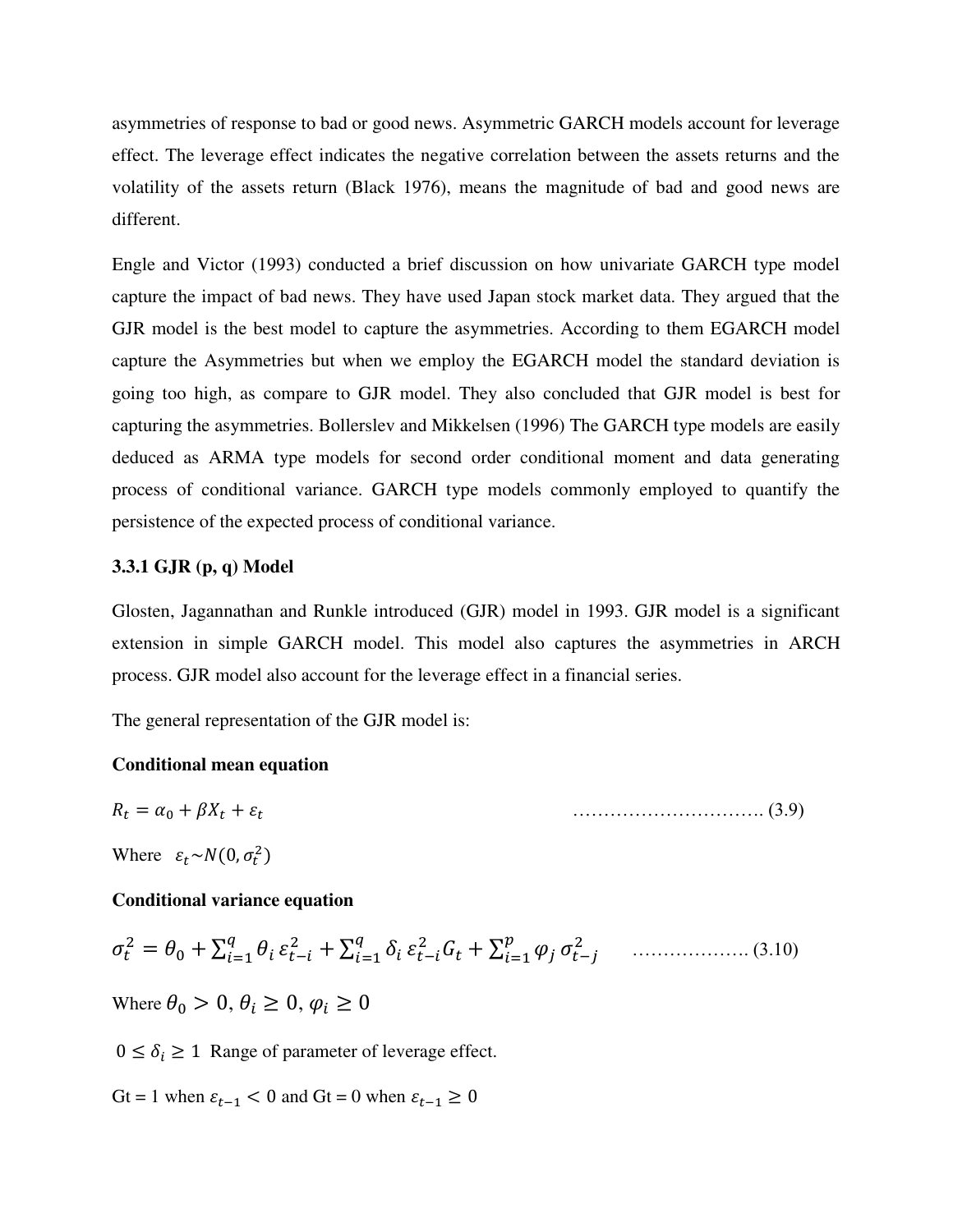Gt = 1 when  $\varepsilon_{t-1}$  < 0 illustrates bad news or the negative shock and Gt = 0 when  $\varepsilon_{t-1} \ge 0$ indicates good news or positive shock. GJR model also shows that bad news has more impact  $(\theta_i + \delta_i)$ . The good news has less impact  $(\theta_i)$ . If the  $\delta_i$  o means that there is leverage effect and shows that response to shock is distinct. If the  $\delta_i = 0$  means symmetric response to distinct shock (In other words both news have same impact). Condition  $(\theta_i+\varphi_i+\frac{\delta_i}{2})$  $\frac{v_1}{2}$  <1) shows the persistence of shock.

## **3.4 Residual Analysis**

To identify the good fitness of employed model we use post estimation results (Residual analysis). The Jarque Bera test (Normality test) employs to check the null hypothesis that distribution of return series is normal. Q-stat (return series) employs to validate the null hypothesis, there is no serial autocorrelation in standardized residuals.  $Q^2$ -stat (return series) checks the null hypothesis, there is no serial autocorrelation in squared standardized residuals. LM-ARCH with the Null hypothesis, there is no ARCH effect in return series. Due to convergence problem we check Q-stat and  $Q^2$ -stat up to 10<sup>th</sup> lag. LM-ARCH test up to 5<sup>th</sup> lag.

## **3.5 Description of Data and sources**

The daily data of stock market indices are used form 2005 to 2014. These stock markets are taken from ASIA, Europe, America and Gulf countries. From US S&P 500, DOW JONES (DJI), and NASDAQ 100 are used. From EU London (FTSE 350) and German (GDAXI) stock exchange data are taken. From Asia Pakistan (KSE 100), Japan (NIKKEI 225) and Hong Kong (HIS) stock market indices are used. Dubai financial market index (DFMGI) is taken from Gulf countries.

## **4. Estimations and Analysis**

## **4.1 Graphical Analysis**

## **Figure 4.1.1.a Graphs of series at level of stock indices**

Figure 4.1.1.a and 4.1.1.b given above show in the beginning all series have upward trend than sharp decline and then again there is an upward trend continuously. This means that series are trendy at level. In figure 4.1.1.a the series are Karachi stock market (KSE 100), Nikkei 225,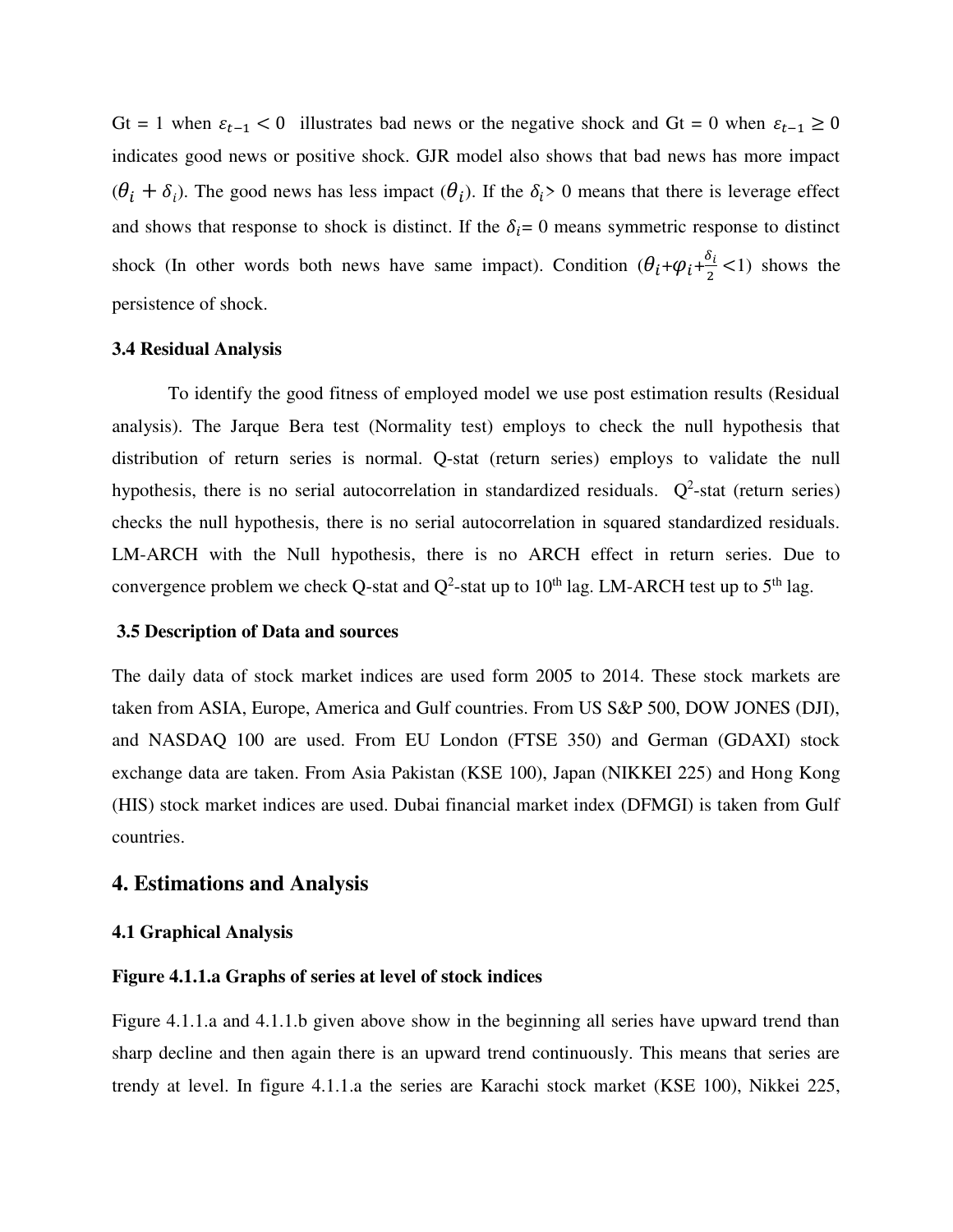Hang Seng (HIS), Standard and Poor (S&P 500) and Dow Jones. In figure 4.1.1.b the series are Nasdaq 100, FTSE 350, GDAXI, Dubai financial market (DFMGI). Daily data is used from 3rd Jan, 2005 to 28<sup>th</sup> Nov, 2014.



**Figure 4.1.1.b Graphs of series at level**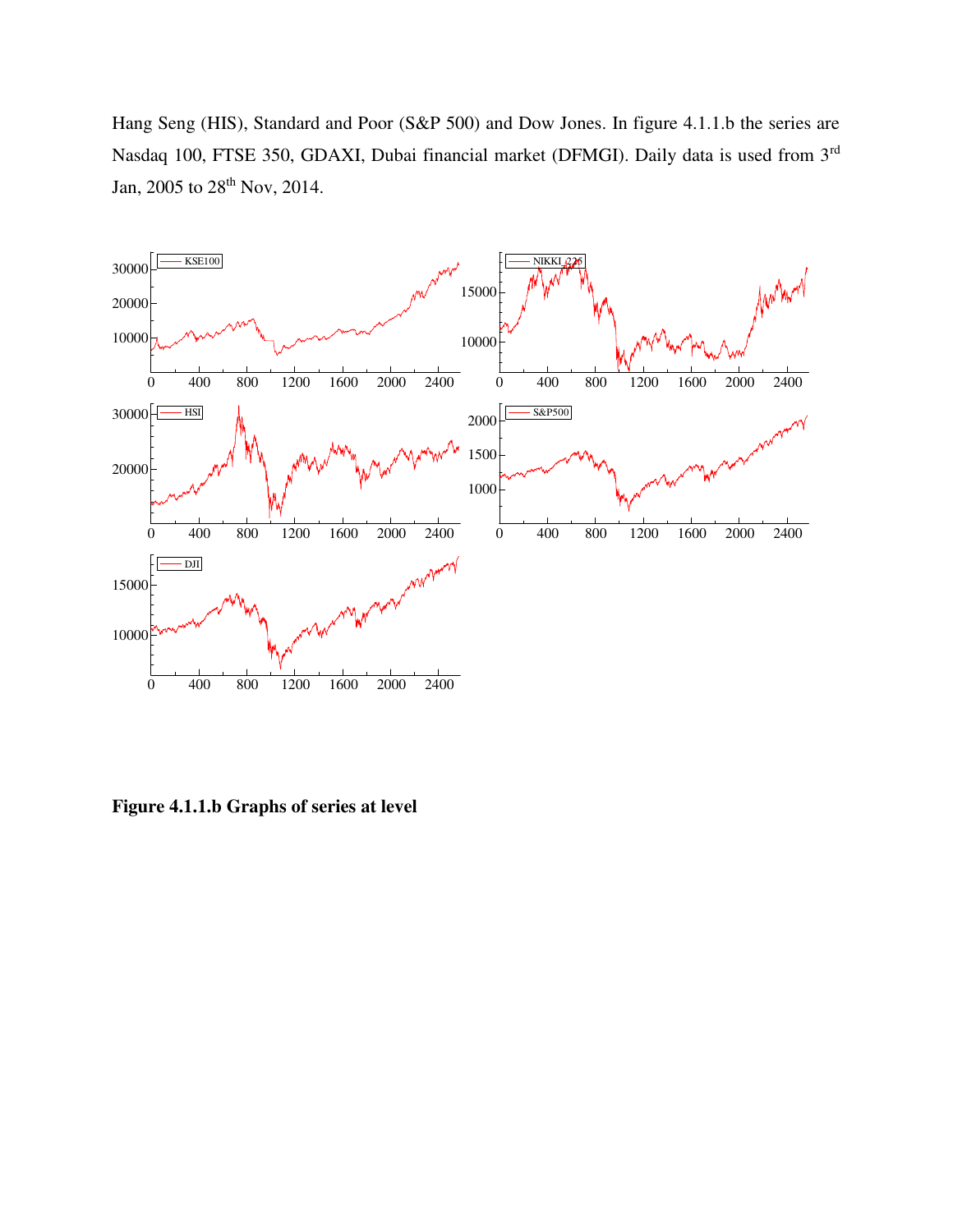

Figure 4.1.2 given below represents return series of Karachi stock market indices. It is impossible to find out robust model if the series is trendy, we use log difference return series to deal with trend. In financial econometrics, spread characterized as volatility. In return series spread does not remain constant, it is known as Hetroscedasticity. The circles in figure 4.1.2 are indicating the low and high volatility which denote the spread autocorrelation. According to "The Efficient Market Hypothesis (EMH) return are unpredictable and show mean reversion behavior". That's why all return series have mean reversion behavior. If we combine all effects it indicate ARCH (Auto-Regressive Conditional Hetroscedasticity) effect. We can easily distinguish between low volatility clustering and high volatility clustering period. The greater depreciation from constant level (mean of return series) indicates high volatility clustering and less depreciation illustrate low volatility clustering. In the same way we can plot and analyze return series of other stock markets.

## **Figure 4.1.2 Graph of given return series**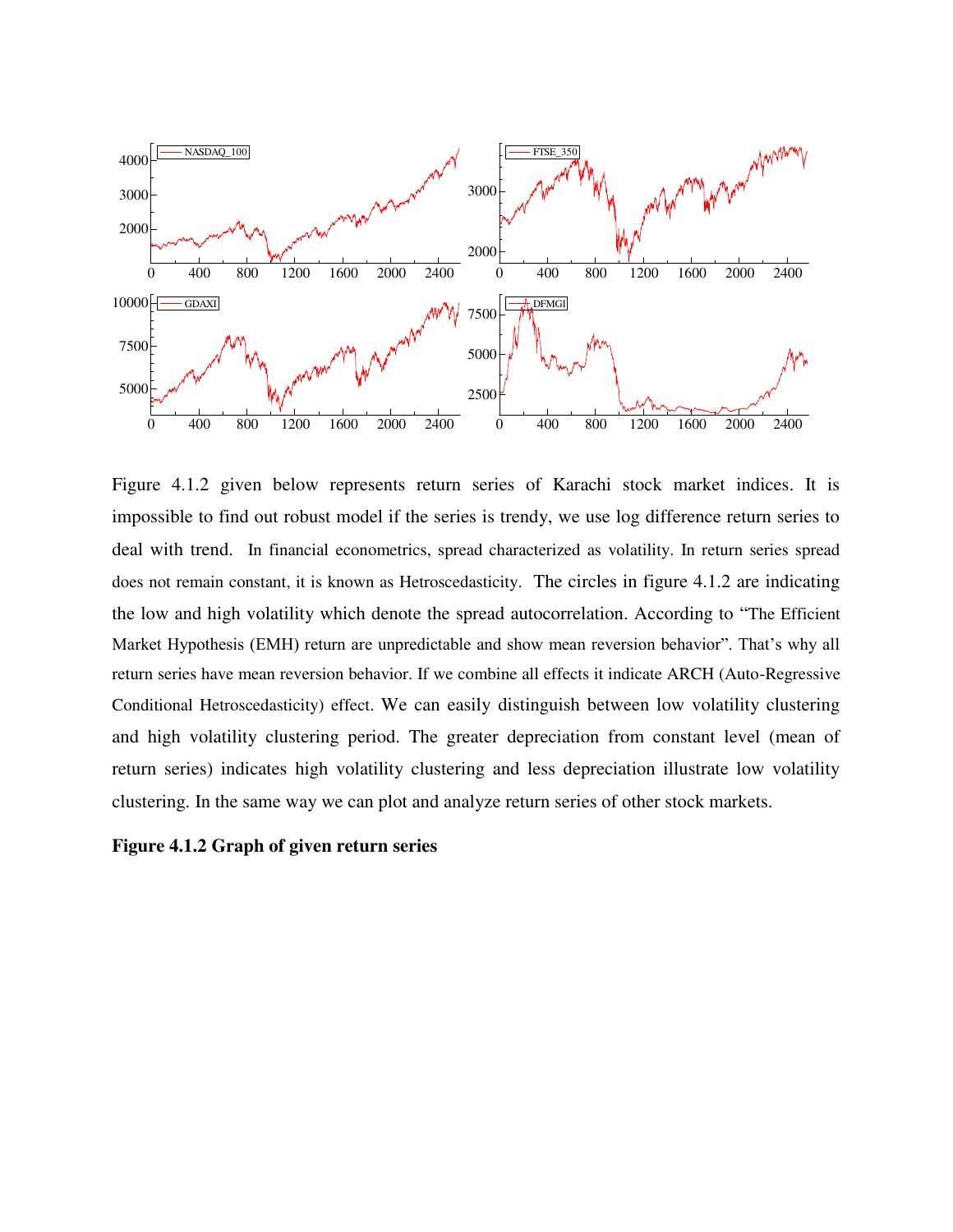

In figure 4.1.3 given below shows squared returns series of KSE 100. The graph of square return series have "spiky" look signifying variation in square return. Circles indicate high volatility and low volatility. It also shows that extreme values (outliers) of return series contribute more to the high volatility. Square of the return series is also known as variance of the return series means these graphs illustrate the dispersion. In the same way we can analyze square return series of other stock markets' indices.

#### **Figure 4.1.3 Graph of Squared return series**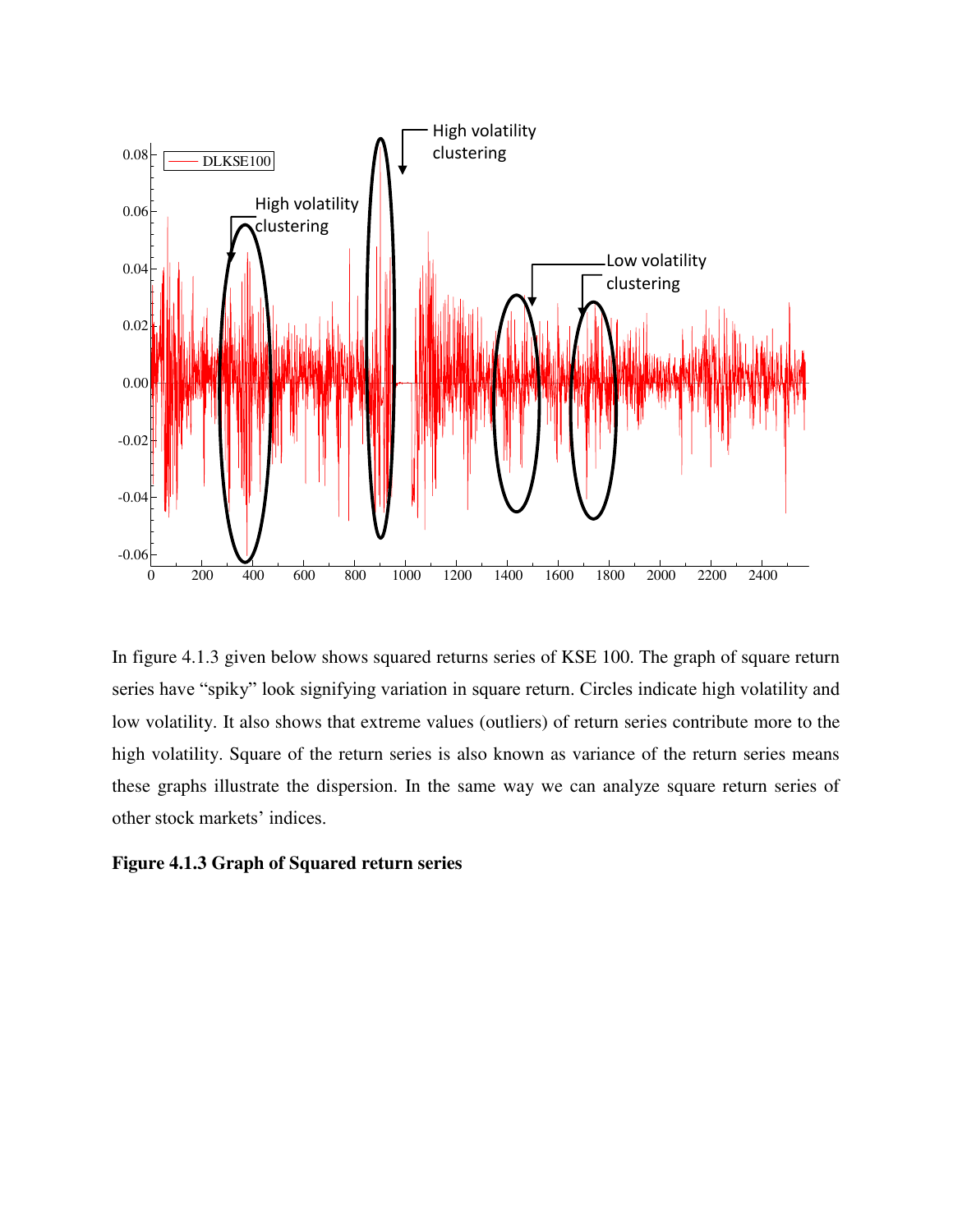

The figure 4.1.4 given below illustrates the distribution of the return series. The distribution of return series is non-normal. In this graph blue line shows the normal reference distribution of return series. The red line indicates the actual distribution of the return series. Histograms describe the outliers (extreme values) in return series. The distribution of return series have heavy tails and is leptokurtic. This all is due to different response of market players by having same information from the same market.

## **Figure 4.1.4 Graphs distribution of the return series**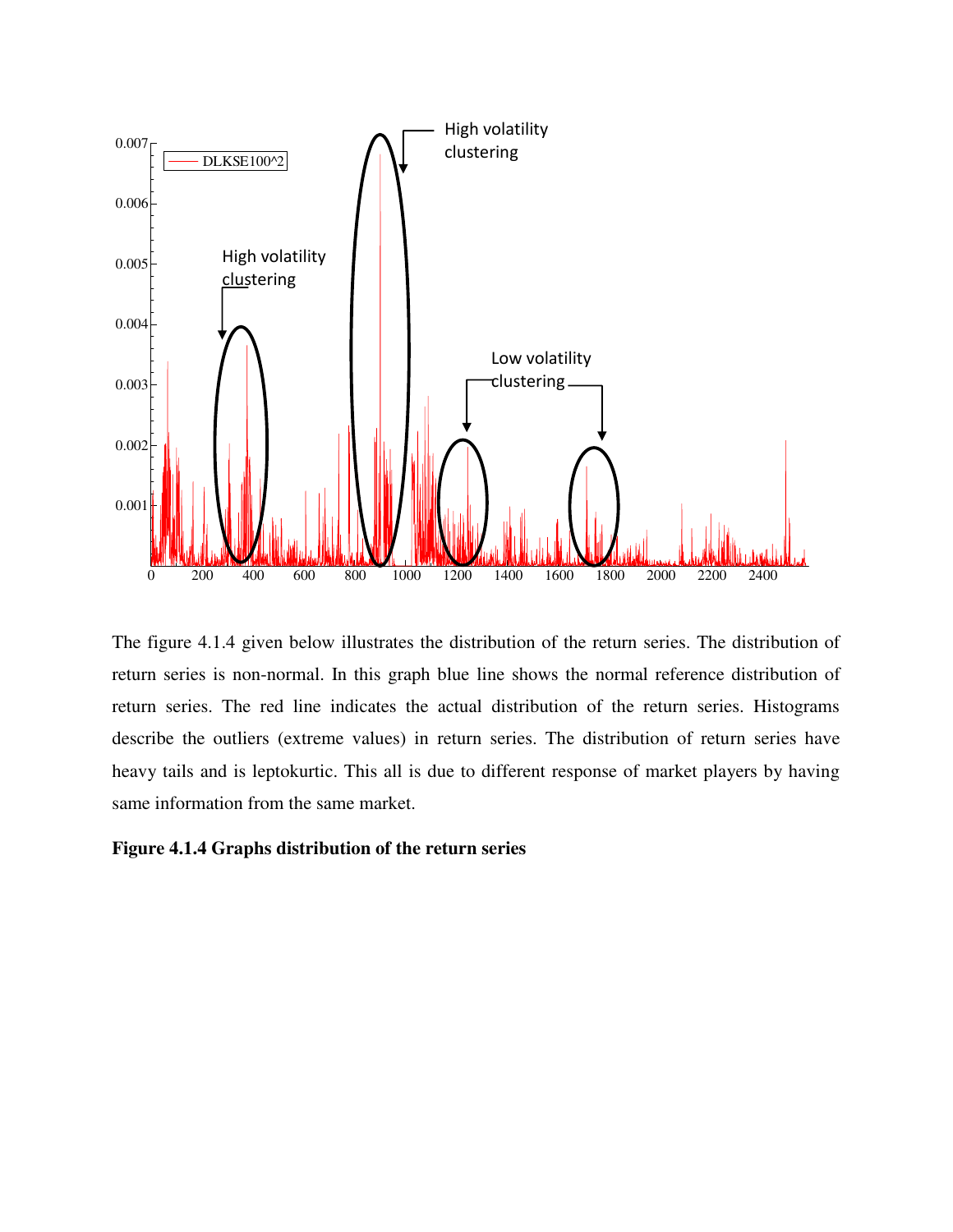

In figure 4.1.5 given below presents ACF (Auto-correlation function) and PACF (Partial Auto-correlation function) of return series. The green straight lines in this graph show 95 percent confidence interval, if any bar of ACF and PACF outside these lines means at that lag the values are auto correlated in other words significantly vary from zero. The ARMA (p, q) process specify through the significant lags of ACF and PACF. The ACF specify the MA (q) process PACF specify the AR (p) process. In this graph  $1<sup>st</sup>$ ,  $2<sup>nd</sup>$ ,  $3<sup>rd</sup>$ ,  $4<sup>th</sup>$ ,  $10<sup>th</sup>$ ,  $17<sup>th</sup>$  and  $18<sup>th</sup>$  lags of ACF are significant and  $1<sup>st</sup>$ ,  $3<sup>rd</sup>$ ,  $4<sup>th</sup>$ ,  $10<sup>th</sup>$ ,  $11<sup>th</sup>$ ,  $12<sup>th</sup>$ ,  $17<sup>th</sup>$  and  $18<sup>th</sup>$  lags of PACF are significant, these lags format ARMA (p, q) process in conditional mean equation. It means auto correlation and partial autocorrelation exist in the return series. We can also analyze cyclical behavior in return series through ACF and PACF graphs.

## **Figure 4.1.5 Graphs of ACF and PACF of return series**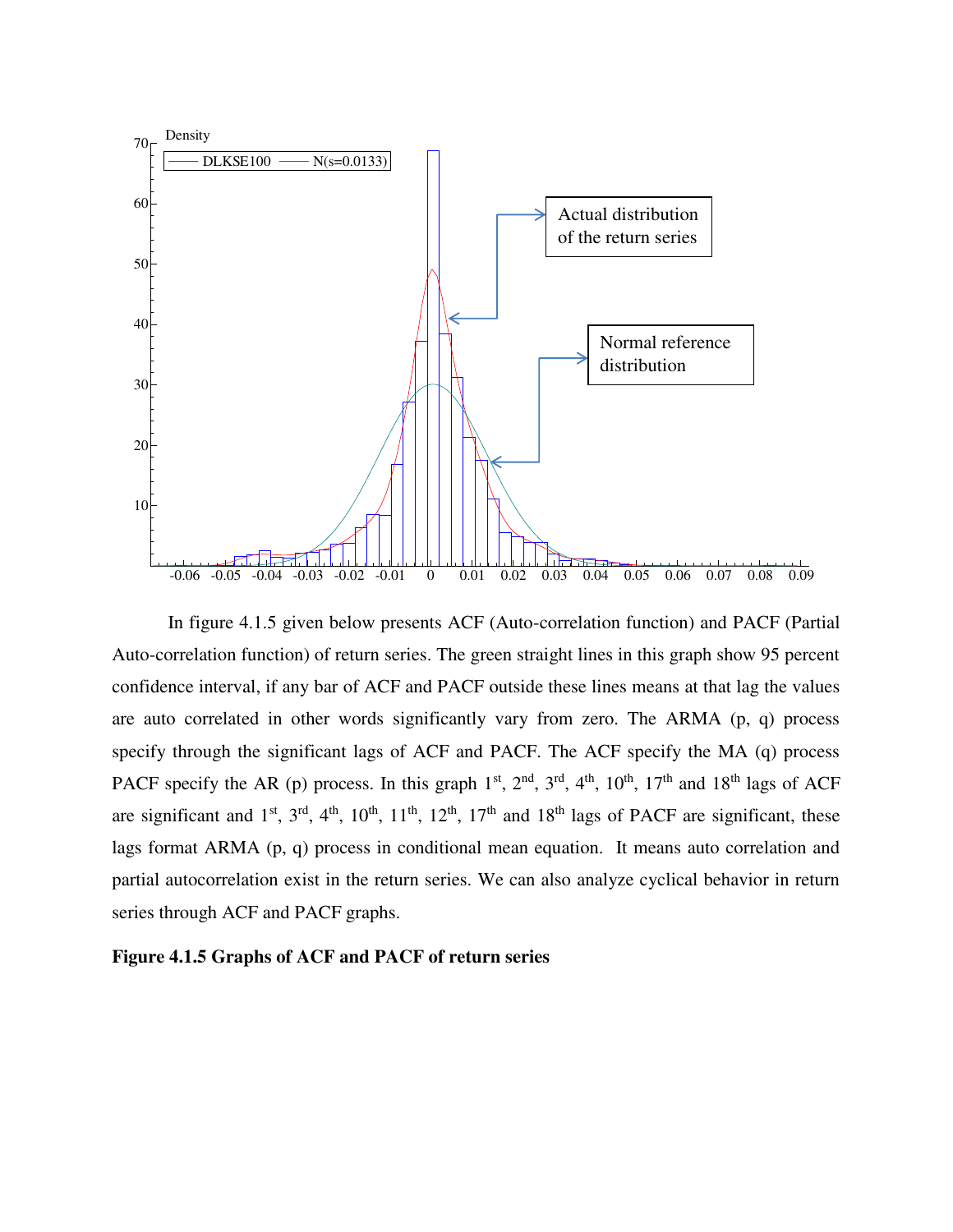

Figure 4.1.6 given below show the graph of ACF and PACF of square return series.  $1<sup>st</sup>$  to 20<sup>th</sup> lags of ACF are significantly differ from zero and 1<sup>st</sup>……...8<sup>th</sup>, 10<sup>th</sup>, 13<sup>th</sup>, 14<sup>th</sup>, 19<sup>th</sup> and 20<sup>th</sup> lags of PACF are statistically significant. In the same manner square return series ACF and PACF may provide an indication about the critical lags in conditional variance equation structure of GARCH (p, q) model. Means there is autocorrelation and partial autocorrelation in the square return series.

**Figure 4.1.6 Graphs of ACF and PACF of square of return series**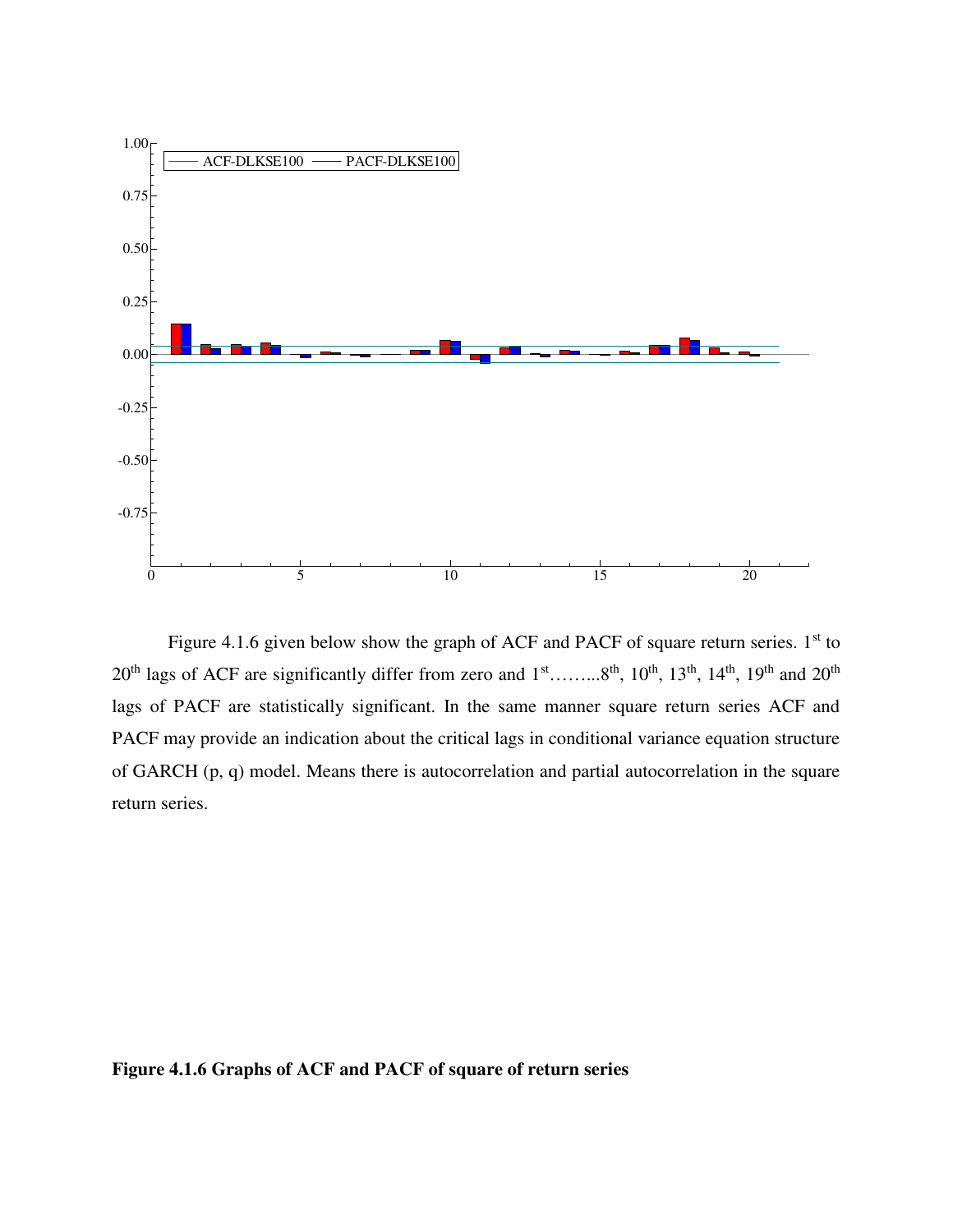

The initial statistics of return series of stock markets indices are given below unveil some indications about the behavior of stock markets. The distributions of return are non-normal, heavy tails and leptokurtic. The mean of all return series are about zero which implies that return series show mean reversion behavior. Standard deviation of return series describe the dispersion from mean value which return series have greater standard deviation it means more deviation from mean value. The skewness deals with the asymmetry of the distribution. The distributions of KSE 100, S&P 500, NASDAQ 100, DJI, NIKKEI 225, FTSE 350 and DFMGI return series are negatively skewed which means that the return of these stock markets are less than average return. The distributions of HIS and GDAXI are positively skewed which imply the returns of these markets are more than average return. The Jarque-Bera test with null hypothesis of normal distribution is employed. Jarque-Bera statistics of all return series are significant means the distribution of all return series are non-normal.

## **Table 4.2 Summary statistics**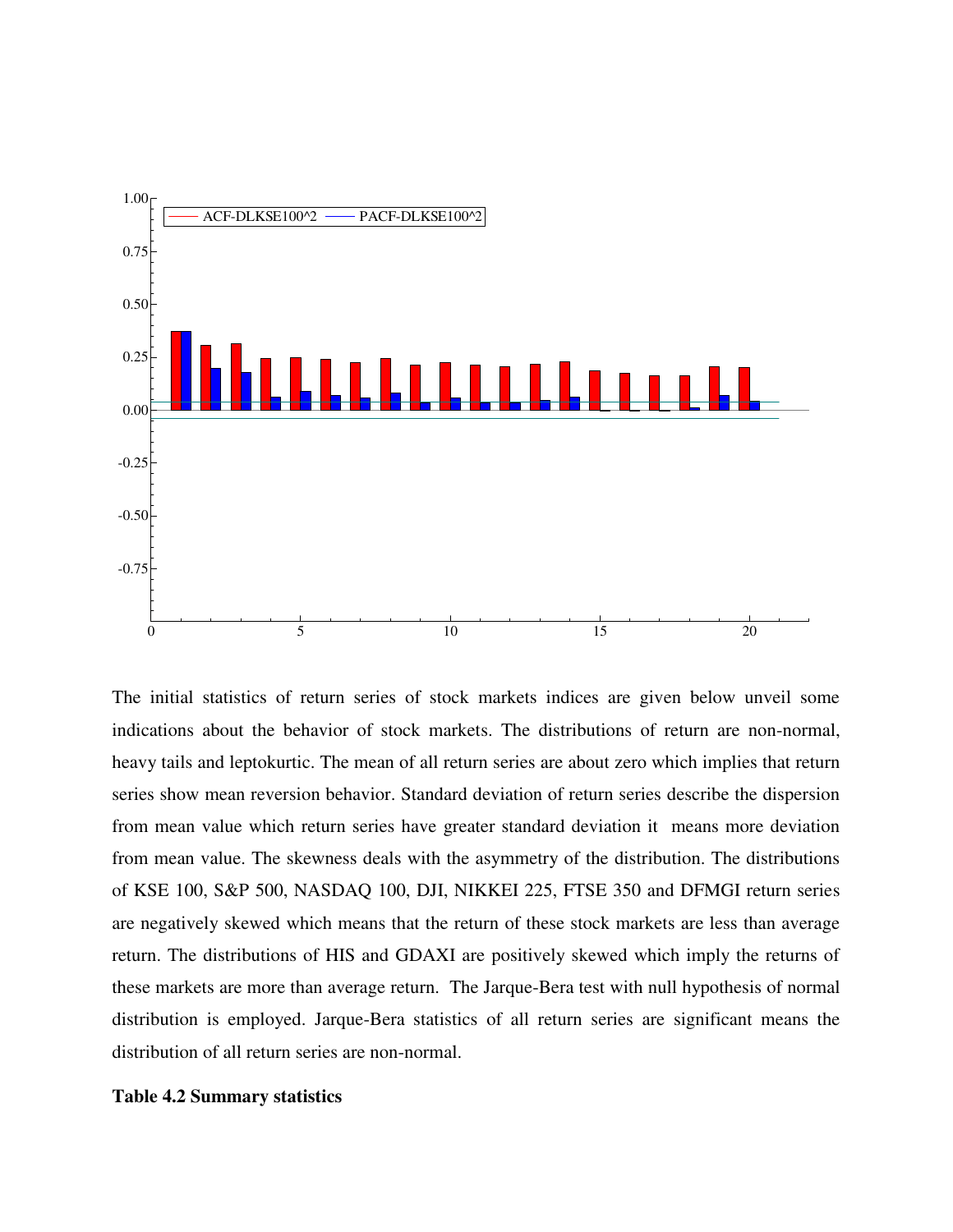|                      | Summary statistics |                              |                      |                              |                                  |                   |                    |                        |             |
|----------------------|--------------------|------------------------------|----------------------|------------------------------|----------------------------------|-------------------|--------------------|------------------------|-------------|
| <b>Variables</b>     | Mean               | <b>Standard</b><br>deviation | <b>Skewness</b>      | <b>Jarque</b><br><b>Bera</b> | <b>Excess</b><br><b>Kurtosis</b> | Q-stat<br>(5)     | $Q^2$ -stat<br>(5) | <b>ARCH</b><br>$1 - 2$ | <b>KPSS</b> |
| <b>KSE</b><br>100    | 0.0006             | 0.0132                       | $-0.3854$<br>(0.000) | 1098.1<br>(0.000)            | 3.1075<br>(0.000)                | 76.120<br>(0.000) | 1167.51<br>(0.000) | 266.88<br>(0.000)      | 0.2073      |
| S&P<br>500           | 0.0002             | 0.0127                       | $-0.3409$<br>(0.000) | 14088<br>(0.000)             | 11.448<br>(0.000)                | 45.484<br>(0.000) | 1131.31<br>(0.000) | 266.72<br>(0.000)      | 0.1965      |
| <b>NASDAQ</b><br>100 | 0.0003             | 0.0136                       | $-0.1587$<br>(0.000) | 7985.9<br>(0.000)            | 8.6282<br>(0.000)                | 24.928<br>(0.000) | 765.777<br>(0.000) | 156.96<br>(0.000)      | 0.2005      |
| DJI                  | 0.0001             | 0.0116                       | $-0.0851$<br>(0.077) | 14168<br>(0.000)             | 11.499<br>(0.000)                | 45.037<br>(0.000) | 1123.85<br>(0.000) | 283.89<br>(0.000)      | 0.1548      |
| <b>NIKKEI</b><br>225 | 0.0001             | 0.0153                       | $-0.5737$<br>(0.000) | 8597.9<br>(0.000)            | 8.8850<br>(0.000)                | 10.564<br>(0.000) | 1396.71<br>(0.000) | 489.45<br>(0.000)      | 0.1994      |
| <b>HIS</b>           | 0.0002             | 0.0156                       | 0.0459<br>(0.000)    | 10971<br>(0.000)             | 10.120<br>(0.000)                | 8.3870<br>(0.000) | 1361.38<br>(0.000) | 361.66<br>(0.000)      | 0.0525      |
| <b>FTSE</b><br>350   | 0.0001             | 0.0118                       | $-0.1879$<br>(0.000) | 7288.8<br>(0.000)            | 8.2401<br>(0.000)                | 39.367<br>(0.000) | 1130.0<br>(0.000)  | 147.29<br>(0.000)      | 0.0569      |
| <b>GDAXI</b>         | 0.0003             | 0.0137                       | 0.0297<br>(0.537)    | 5510.5<br>(0.000)            | 7.1719<br>(0.000)                | 16.783<br>(0.000) | 686.71<br>(0.000)  | 111.39<br>(0.000)      | 0.07411     |
| <b>DFMGI</b>         | 0.0001             | 0.0183                       | $-0.8778$<br>(0.000) | 13612<br>(0.000)             | 11.135<br>(0.000)                | 32.381<br>(0.000) | 166.23<br>(0.000)  | 44.647<br>(0.000)      | 0.4874      |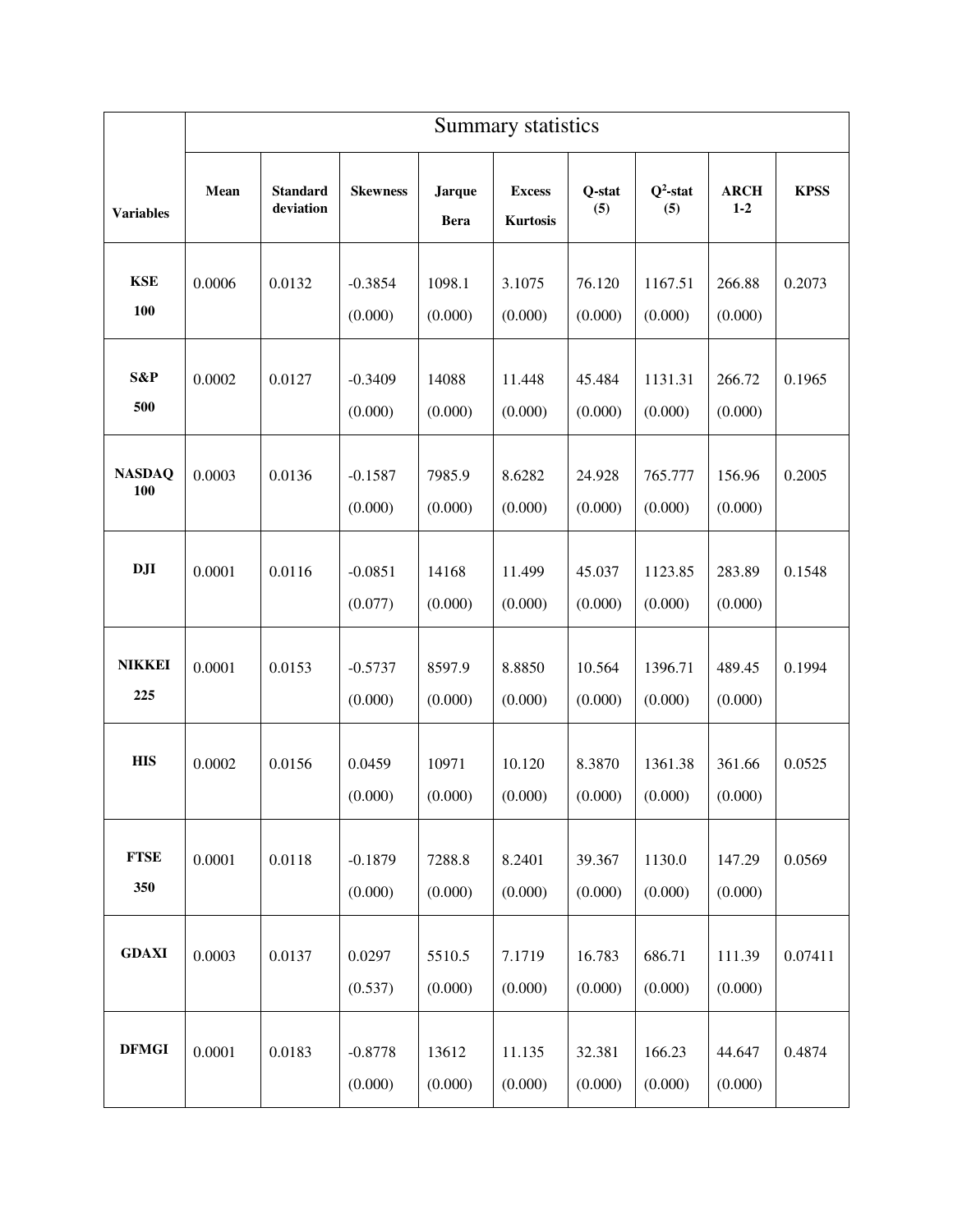#### **Null Hypotheses (All Null Hypotheses are for nth order)**

KPSS H<sub>0</sub>: Return series is level stationary, Asymptotic significant values  $1\%$  (0.739),  $5\%$  (0.463),  $10\%$  $(0.347)$ . Q-stat (return series) there is no serial autocorrelation. Q<sup>2</sup>-stat (square return series) H0: there is no serial autocorrelation. Jarque-Bera H0: distribution of series is normal. LM-ARCH H<sub>0</sub>: there is no ARCH effect. Use these Asymptotic Significance values of t-stat  $1\%$  (0.01),  $5\%$  (0.05),  $10\%$  (0.1) and compare these critical values with P-values (Probability values). P-values are in the parenthesis.

The Excess kurtosis of all returns series are significant which means that return series distributions are leptokurtic and also indicates that probability of large values is more than normal return series. Q-stat of return series are significant, rejecting the null hypothesis of no autocorrelation return series. This shows that there is serial autocorrelation in return series. Qstat of squared return series are significant, rejecting the null hypothesis of no autocorrelation in squared return series. This shows that there is serial autocorrelation in square return series. LM-ARCH test validates that there is ARCH effect in return series. KPSS is a unit root test with null hypothesis of stationary series. KPSS test results of all variable show that the estimated values lies in acceptance region [less than given three significance values 1% (0.739), 5% (0.463), 10% (0.347)] means the null hypothesis is accepted, return series are level stationary.

## **4.3 Volatility Model specifications of Return Series**

In this section volatility models of stock markets (area under study) are presented to understand the Data Generating Process of all financial return series (area under study). It will be helpful to understand the mean and volatility structure of financial return series (area under study). Volatility modeling is a striking issue for market players, portfolio managers, academicians and policy makers. A lot of empirical work on volatility modeling exists in financial econometrics, the predictability and modeling of volatility is still a challenge for researchers. Many researcher in their studies employed GARCH type model for volatility modeling. In these studies researchers employed different ARCH-GARCH family models to describe volatility modeling and volatility forecasting [Vijayalakshmi and Gaur (2013); Pasha et al. (2007); Kamal et al. (2011); Khan and Parvez (2013); Chand et al. (2013); Jabeen and Saud (2014); Sajid et al. (2012) and Faisal et al. (2012)]. In this study we employ GARCH  $(p, q)$  and GJR  $(p, q)$  model for volatility modeling and exploring spillover effect. The GARCH and GJR models mostly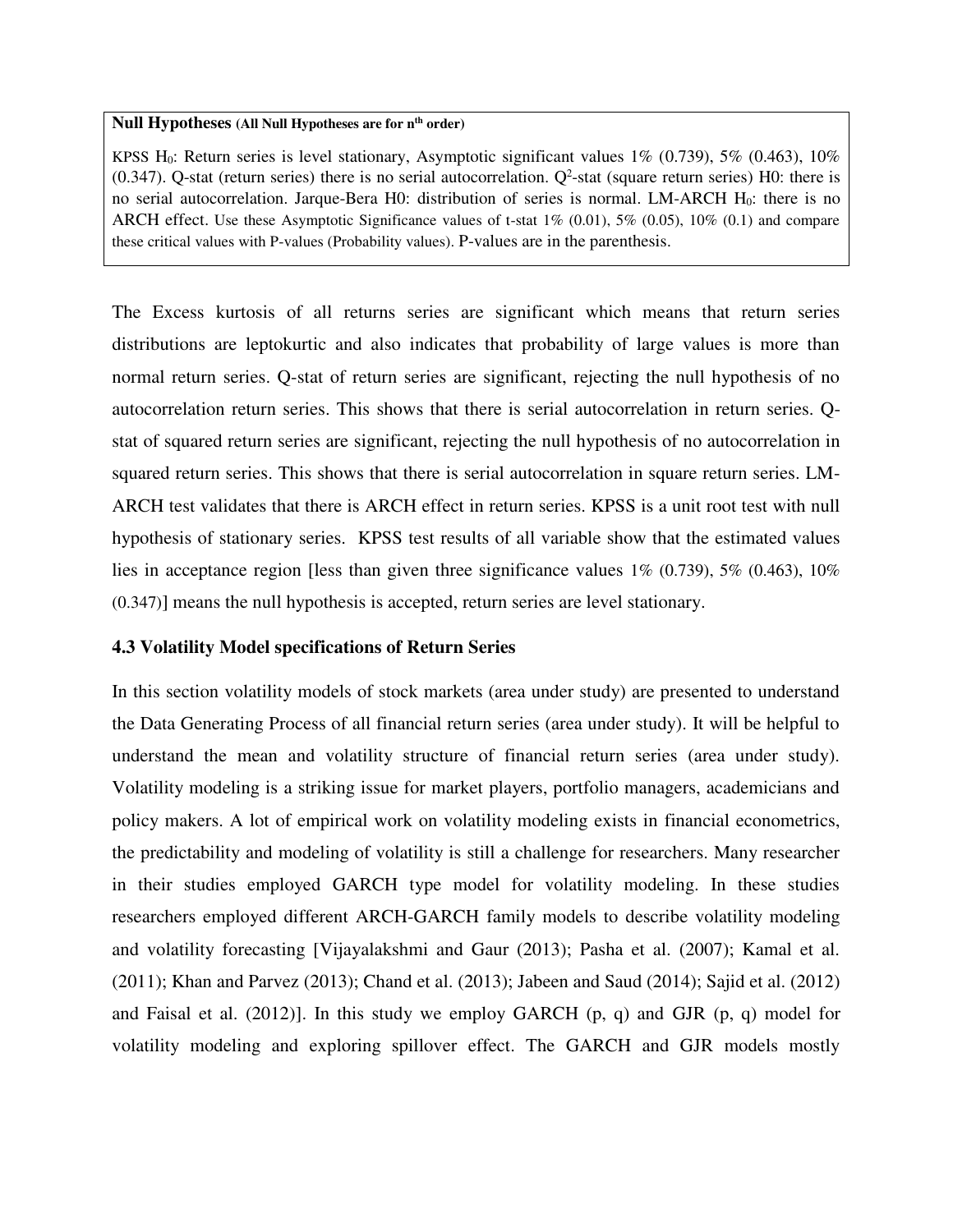employed by the researchers due to unique characteristics of these models. These univariate models are best to give a better explanation of asset volatility modeling.

The GARCH model is employed for HIS volatility modeling. The estimated conditional mean equation (4.1) is from equation (3.5) and the estimated conditional dispersion equation (4.2) is from equation (3.6). The P-values are in parenthesis.

$$
R_t = 0.0005
$$
\n(4.1)  
\n(0.0000)  
\n
$$
\sigma_t^2 = 0.0077 + 0.0523 \varepsilon_{t-2}^2 + 2.0077 \sigma_{t-1}^2 + 1.7204 \sigma_{t-2}^2 + 0.6600 \sigma_{t-3}^2 ... (4.2)
$$
\n(0.0830)  
\n(0.0000)  
\n(0.0000)  
\n(0.0000)  
\n(0.0000)  
\n(0.0000)  
\n(0.0000)

The GJR model is employed for KSE 100 volatility modeling. The estimated conditional mean equation (4.3) is from equation (3.9) and the estimated conditional dispersion equation (4.4) is from equation (3.10). The P-values are in parenthesis.

$$
R_t = 0.0008 + 1.0000R_{t-1} - 0.9000\epsilon_{t-1} \quad \dots \quad \dots \quad \dots \quad \dots \quad (4.3)
$$
  
(0.0000) (0.0000) (0.0000)

$$
\sigma_t^2 = 0.0000 + 0.1460 \varepsilon_{t-2}^2 + 0.3234 \varepsilon_{t-1}^2 G_t + 0.8031 \sigma_{t-1}^2 \dots \dots \dots \dots \dots \dots \tag{4.4}
$$
\n
$$
(1.0000) \quad (0.0000) \quad (0.0000) \quad (0.0000)
$$

The employed models in table 4.3.1 given below describe the data generating process of the return series. The estimated parameters of the employed models are statistically significant. In KSE 100 model AR (1) term is statistically significant which means that current return of KSE 100 depends upon  $1<sup>st</sup>$  lag. MA (1) term in this model is also differ from zero, shows relationship between past and current variations. The leverage effect term  $\delta_1$  in KSE 100 and NIKKEI 225 models are significant, indicates that the current return negatively correlated with future volatility, no leverage effect is found in HIS stock return series. Most of the parameters are statistically significant at 5% level of significance. ARCH and GARCH terms are also significant in three models means the return series are subject to ARCH effect. The persistence of shock of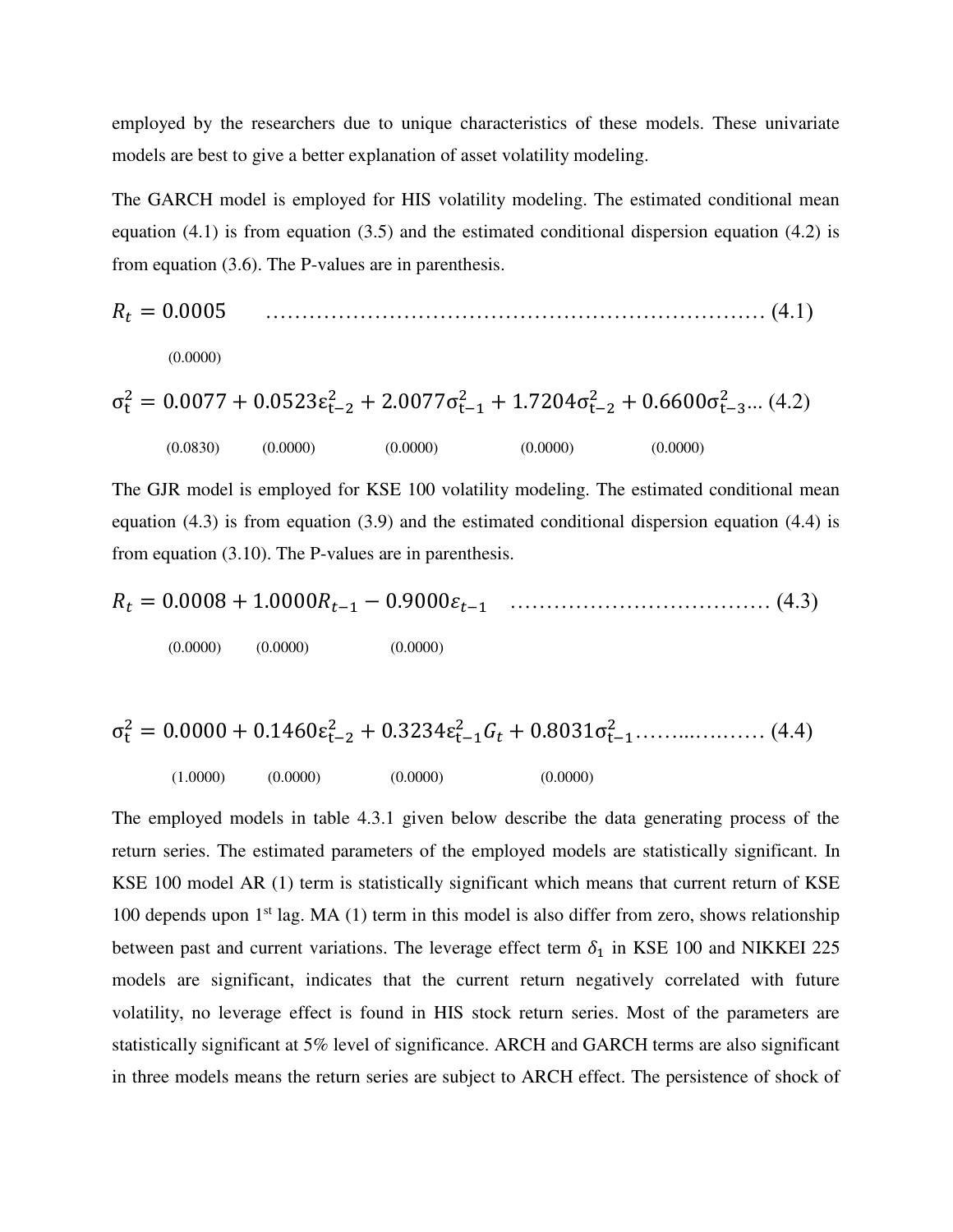the return series are KSE 100, NIKKEI 225 and HSI all are close to 1 which means that the persistence of ARCH and GARCH effect take long time to decay.

Tables 4.3.1 also illustrate the post estimation results (Residual analysis). The Jarque Bera test (Normality test) results show non normal residuals. The Q-stat are insignificant up to  $10<sup>th</sup>$  lags accept null hypothesis means no serial autocorrelation in the standardized residuals. The Q-stat on squared standardized residuals are insignificant up to  $10<sup>th</sup>$  lags accept null hypothesis means no serial autocorrelation in squared standardized residuals. LM-ARCH test is also insignificant up to 5<sup>th</sup>lags accept null hypothesis means no ARCH effect remain in series residuals.

| Table 4.3.1 Volatility models of Asian Stock markets Return series |  |  |  |
|--------------------------------------------------------------------|--|--|--|
|                                                                    |  |  |  |

| <b>Return series</b>        | <b>KSE-100</b>     | NIKKEI-225                           | <b>HIS</b>           |
|-----------------------------|--------------------|--------------------------------------|----------------------|
| <b>Parameters</b>           | ARMA(1,1) GJR(1,1) | ARMA(0,0) GJR(1,1)                   | ARMA(0,0) GARCH(3,2) |
|                             |                    | <b>Conditional Mean Equation</b>     |                      |
| <b>Constant</b>             | 0.0009             | 0.0006                               | 0.0006               |
| $\alpha_0$                  | (0.7538)           | (0.0093)                             | (0.0013)             |
| AR(1)                       | 1.0000             |                                      |                      |
| $\vartheta_1$               | (0.0000)           |                                      |                      |
| MA(1)                       | $-0.9000$          |                                      |                      |
| $\emptyset_1$               | (0.0000)           |                                      |                      |
|                             |                    | <b>Conditional Variance Equation</b> |                      |
| Constant                    | 0.0000             | 0.0475                               | 0.0070               |
| $\theta_0$                  | (1.0000)           | (0.0007)                             | (0.0830)             |
| $\overline{\text{ARCH}(1)}$ | 0.1460             | 0.0273                               |                      |
| $\theta_1$                  | (0.0003)           | (0.0240)                             |                      |
| ARCH(2)                     |                    |                                      | 0.0523               |
| $\theta_2$                  |                    |                                      | (0.0000)             |
| GARCH(1)                    | 0.8032             | 0.8839                               | 2.0078               |
| $\varphi_1$                 | (0.0000)           | (0.0000)                             | (0.0000)             |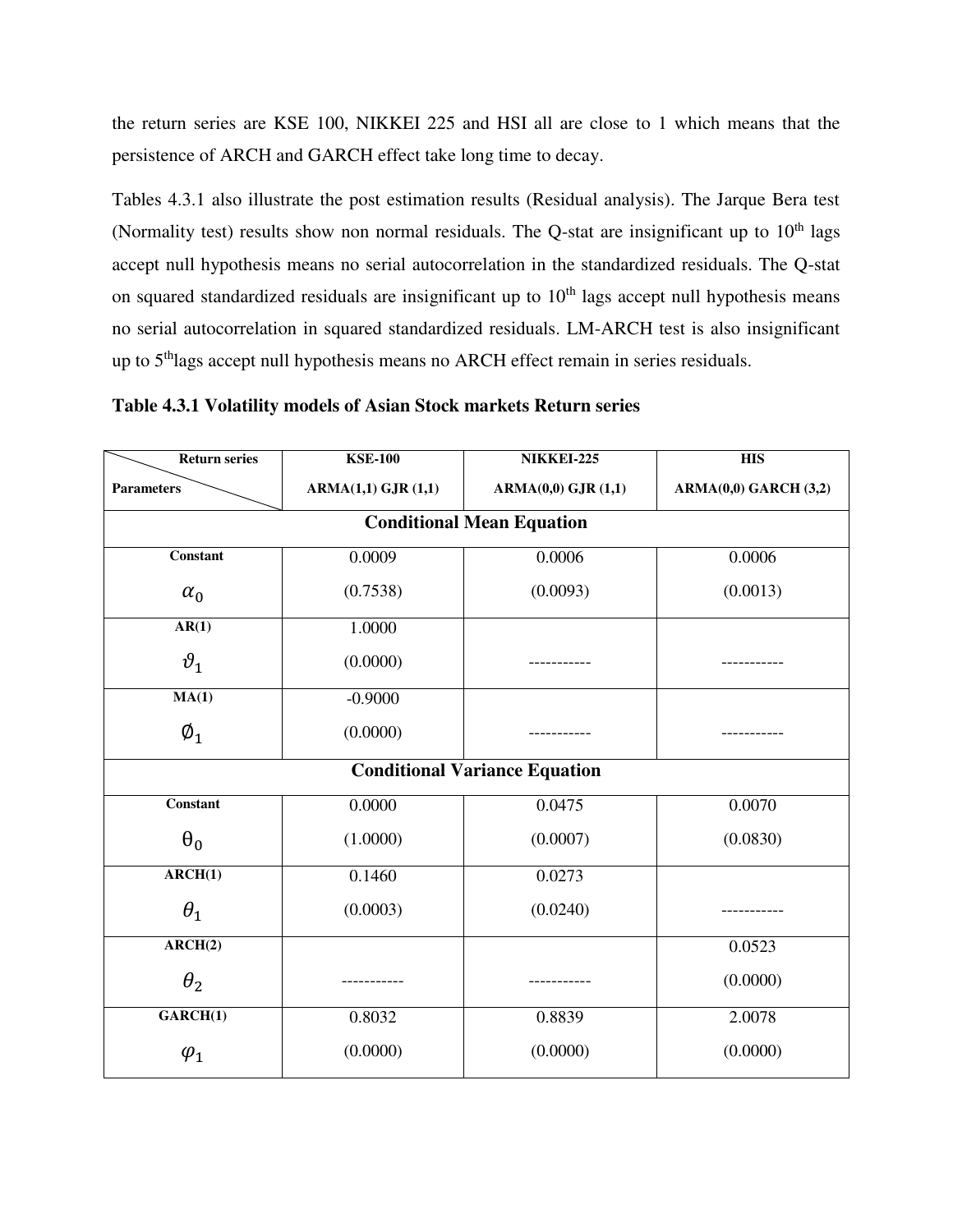| GARCH(2)                    |          |          | 1.7205   |
|-----------------------------|----------|----------|----------|
| $\varphi_2$                 |          |          | (0.0000) |
| GARCH(3)                    |          |          | 0.6600   |
| $\varphi_3$                 |          |          | (0.0000) |
| GJR(1)                      | 0.3234   | 0.1287   |          |
| $\delta_1$                  | (0.0000) | (0.0000) |          |
| <b>Persistence of shock</b> | 1.1109   | 0.9755   | 0.9996   |

**Null Hypotheses(All Null Hypotheses are for nth order)** 

AR (p) H0:  $\vartheta_i = 0$  No AR Process, MA (q) H0:  $\vartheta_i = 0$  No MA Process, ARCH H0:  $\theta_i = 0$  No ARCH effect, GARCH H0:  $\varphi_i = 0$  No GARCH effect, Leverage effect H0:  $\delta_i = 0$  No leverage effect. P-values are in the parenthesis.

| <b>Residual Analysis</b> |               |          |          |             |             |                |                |  |
|--------------------------|---------------|----------|----------|-------------|-------------|----------------|----------------|--|
| <b>Parameter</b>         | <b>Jarque</b> | O-Stat   | O-Stat   | $Q^2$ -Stat | $Q^2$ -Stat | <b>LM-ARCH</b> | <b>LM-ARCH</b> |  |
| <b>Series</b>            | <b>Bera</b>   | (5)      | (10)     | (5)         | (10)        | $(1-2)$        | $(1-5)$        |  |
|                          | 128.04        | 1.7793   | 5.1972   | 5.2051      | 13.983      | 0.3964         | 0.5536         |  |
| <b>HIS</b>               | (0.0000)      | (0.8787) | (0.8776) | (0.3913)    | (0.5267)    | (0.6727)       | (0.7356)       |  |
|                          | 509.46        | 2.0605   | 6.0220   | 0.6678      | 5.1253      | 0.2047         | 0.1380         |  |
| <b>NIKKEI 225</b>        | (0.0000)      | (0.8407) | (0.8134) | (0.8807)    | (0.7440)    | (0.8149)       | (0.9835)       |  |
|                          | 7.0272        | 0.0019   | 0.0024   | 0.0020      | 0.0039      | 0.0004         | 0.0004         |  |
| <b>KSE 100</b>           | (0.0000)      | (0.9999) | (1.0000) | (0.9999)    | (1.0000)    | (0.9999)       | (1.0000)       |  |

**Null Hypotheses(All Null Hypotheses are for nth order)**

Q-stat (return series) there is no serial autocorrelation.  $Q^2$ -stat (square return series) H0: there is no serial autocorrelation. Jarque-Bera H0: distribution of series is normal. LM-ARCH H0: there is no ARCH effect. P-values are in the parenthesis.

The employed models given below in table 4.3.2 describe the data generating process of the return series. The estimated parameters of the fitted models are statistically significant. In S&P 500 and DOW JONES models AR term is statistically significant which means that current return of these market are only depends upon lag values. In NASDAQ model AR term is insignificant which means current return of this market not depends upon lag values. MA (1)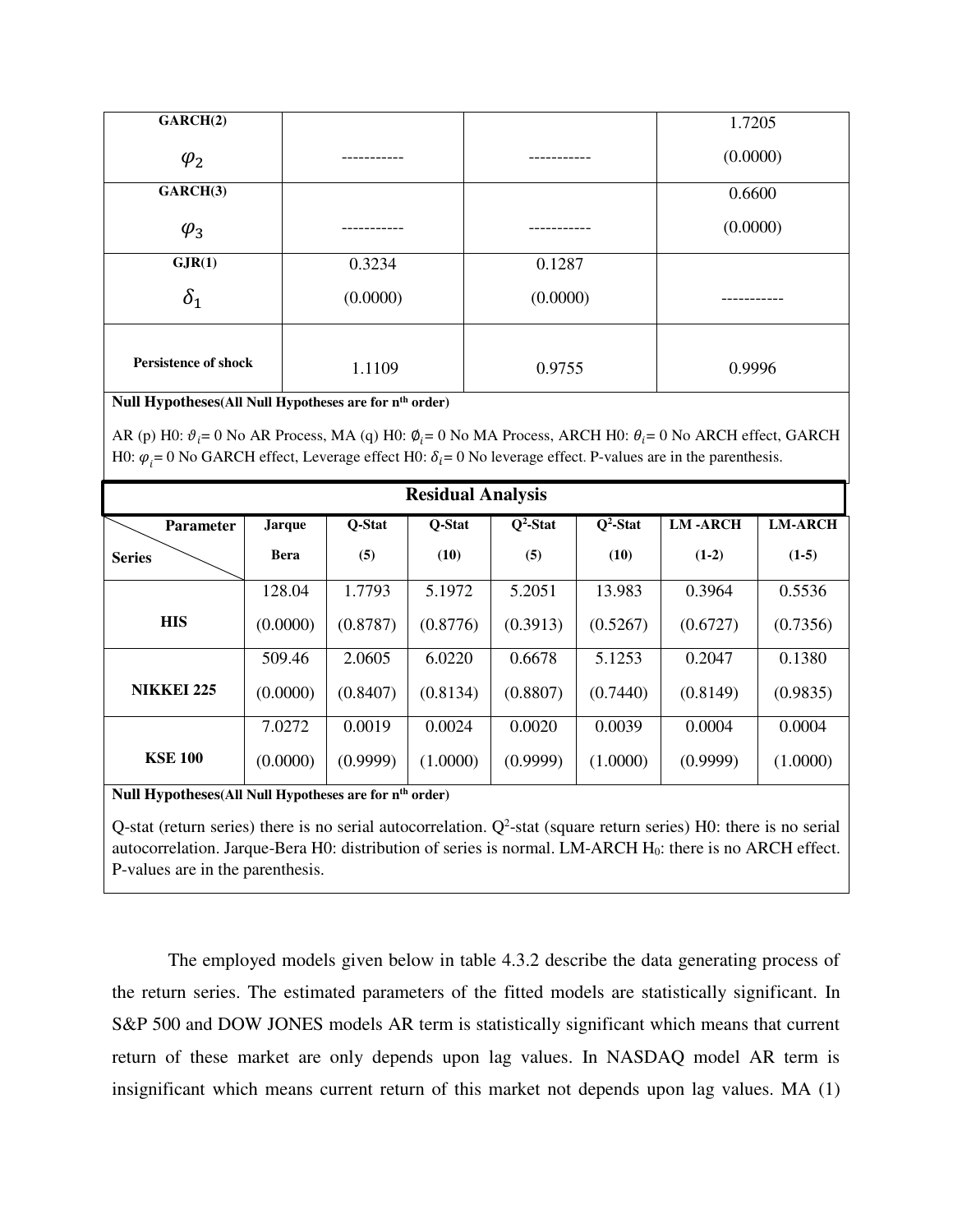term in S&P 500 and DOW JONES model is differ from zero, shows relationship between past and current variations of return series. Most of the parameters are statistically significant at 5% level of significance. ARCH and GARCH terms are also significant in three models means these return series encompass ARCH and GARCH effect. The persistence of shock of the return series are S&P 500, NASDAQ 100 and DOW JONES all are close to 1 which means that the persistence of ARCH and GARCH effect take long time for decay.

Table 4.3.2 also illustrate the post estimation results (Residual analysis). The Jarque Bera test (Normality test) results show non normal residuals. The Q-stat are insignificant up to  $10<sup>th</sup>$  lags accept null hypothesis means no serial autocorrelation in the standardized residuals. The Q-stat on squared standardized residuals are insignificant up to  $10<sup>th</sup>$  lags accept null hypothesis means no serial autocorrelation in squared standardized residuals.

| <b>Return series</b>             | <b>S&amp;P 500</b>   | NASDAQ 100                           | <b>DOW JONES</b>     |  |  |  |  |  |
|----------------------------------|----------------------|--------------------------------------|----------------------|--|--|--|--|--|
| <b>Parameters</b>                | ARMA(1,1) GARCH(1,2) | ARMA(0,0) GARCH(1,1)                 | ARMA(2,1) GARCH(1,1) |  |  |  |  |  |
| <b>Conditional Mean Equation</b> |                      |                                      |                      |  |  |  |  |  |
| Constant                         | 0.0008               | 0.0011                               | 0.0008               |  |  |  |  |  |
| $\alpha_0$                       | (0.0000)             | (0.0000)                             | (0.0000)             |  |  |  |  |  |
| AR(1)                            | 0.7395               |                                      | $-0.9511$            |  |  |  |  |  |
| $\vartheta_1$                    | (0.0000)             |                                      | (0.0000)             |  |  |  |  |  |
| AR(2)                            |                      |                                      | $-0.0560$            |  |  |  |  |  |
| $\vartheta_2$                    |                      |                                      | (0.0039)             |  |  |  |  |  |
| MA(1)                            | $-0.7992$            |                                      | 0.8958               |  |  |  |  |  |
| $\emptyset_1$                    | (0.0000)             |                                      | (0.0000)             |  |  |  |  |  |
|                                  |                      | <b>Conditional Variance Equation</b> |                      |  |  |  |  |  |
| Constant                         | 0.0219               | 0.0232                               | 0.0130               |  |  |  |  |  |
| $\theta_0$                       | (0.0000)             | (0.0000)                             | (0.0005)             |  |  |  |  |  |
| ARCH(1)                          |                      | 0.0890                               | 0.1112               |  |  |  |  |  |
| $\theta_1$                       |                      | (0.0000)                             | (0.0000)             |  |  |  |  |  |

**Table 4.3.2 Volatility models of American Stock markets Return series**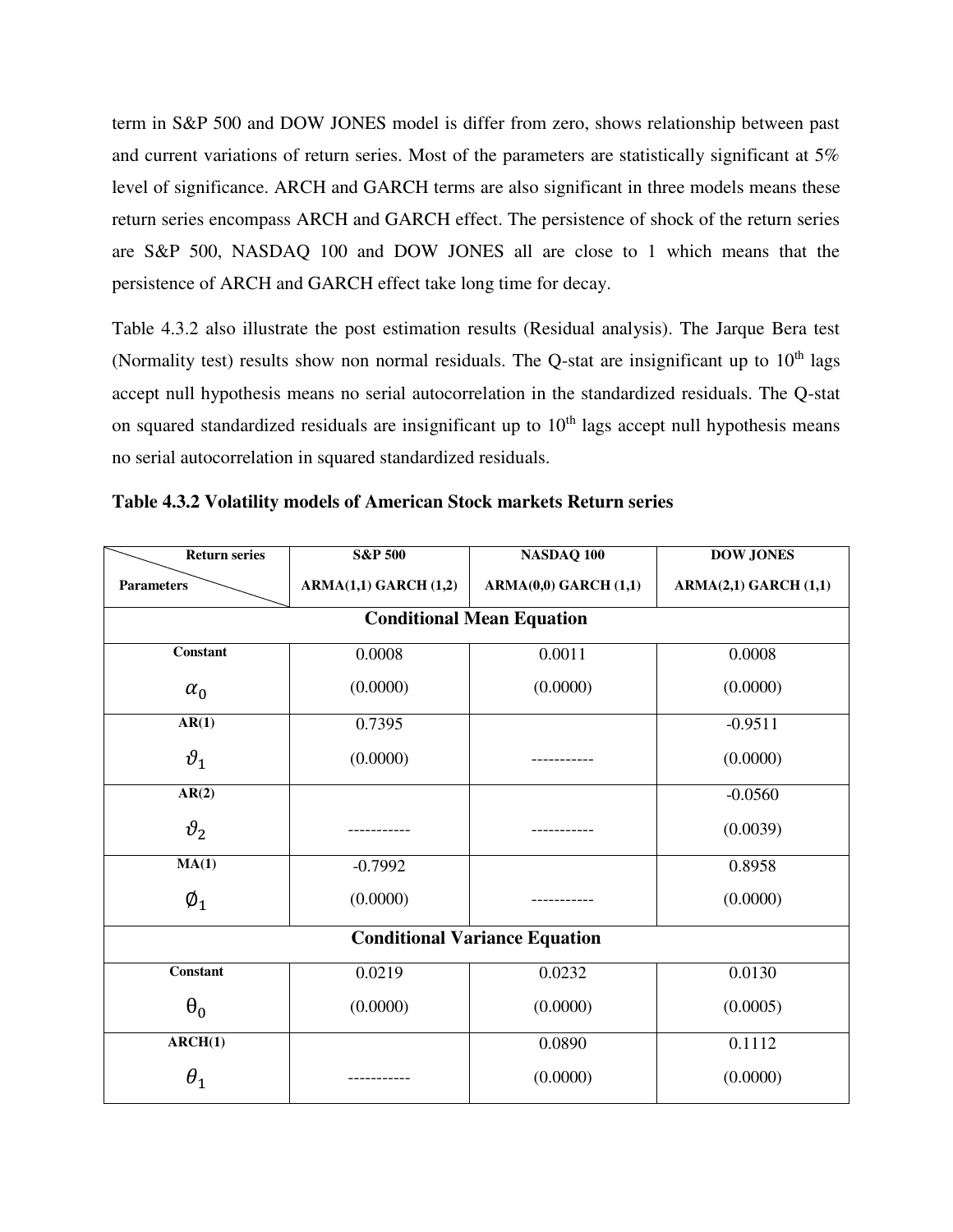| ARCH(2)                     | 0.1433   |          |          |  |
|-----------------------------|----------|----------|----------|--|
| $\theta_2$                  | (0.0000) |          |          |  |
| GARCH(1)                    | 0.8481   | 0.8991   | 0.8841   |  |
| $\varphi_1$                 | (0.0000) | (0.0000) | (0.0000) |  |
| <b>Persistence of shock</b> | 0.9915   | 0.9883   | 0.9954   |  |

**Null Hypotheses(All Null Hypotheses are for nth order)** 

AR (p) H0:  $\vartheta_i = 0$  No AR Process, MA (q) H0:  $\varphi_i = 0$  No MA Process, ARCH H0:  $\theta_i = 0$  No ARCH effect, GARCH H0:  $\varphi_i = 0$  No GARCH effect. P-values are in the parenthesis.

| <b>Residual Diagnostic Test</b> |               |          |          |             |             |                |                |  |  |
|---------------------------------|---------------|----------|----------|-------------|-------------|----------------|----------------|--|--|
| Parameter                       | <b>Jarque</b> | O-Stat   | Q-Stat   | $Q2$ -Stat  | $Q2$ -Stat  | <b>LM-ARCH</b> | <b>LM-ARCH</b> |  |  |
| <b>Series</b>                   | <b>Bera</b>   | (5)      | (10)     | (5)         | (10)        | $(1-2)$        | $(1-5)$        |  |  |
|                                 | 524.96        | 4.5842   | 7.4715   | 1.2465      | 9.7895      | 0.2319         | 0.2597         |  |  |
| <b>S&amp;P 500</b>              | (0.0000)      | (0.2049) | (0.4867) | (0.5361)    | (0.2008)    | (0.7930)       | (0.9350)       |  |  |
|                                 |               |          |          |             |             |                |                |  |  |
|                                 | 213.74        | 2.8643   | 5.1957   | 5.8315      | 14.408      | 2.7272         | 1.1573         |  |  |
| NASDAQ 100                      | (0.0000)      | (0.2387) | (0.6360) | (0.1201)    | (0.0717)    | (0.0656)       | (0.3279)       |  |  |
|                                 | 438.61        | 5.2781   | 8.9697   | 8.5410      | 17.475      | 3.8500         | 1.6483         |  |  |
| D <sub>J</sub> I                | (0.0000)      | (0.0714) | (0.2548) | $(0.0360)*$ | $(0.0255)*$ | $(0.0214)*$    | (0.1438)       |  |  |

**Null Hypotheses(All Null Hypotheses are for nth order)**

Q-stat (return series) there is no serial autocorrelation.  $Q^2$ -stat (square return series) H0: there is no serial autocorrelation. Jarque-Bera H0: distribution of series is normal. LM-ARCH H0: there is no ARCH effect. P-values are in the parenthesis.

LM-ARCH test is also insignificant up to 5<sup>th</sup>lags accept null hypothesis means no ARCH effect remain in series residuals.

In table 4.3.3 given above describes the data generating process of the return series. The estimated parameters of the fitted models are statistically significant. In GDAXI and DFMGI models AR terms are statistically significant which means that current return of markets are only depends upon 1<sup>st</sup> lag. In FTSE 350 model AR term is insignificant which means current return of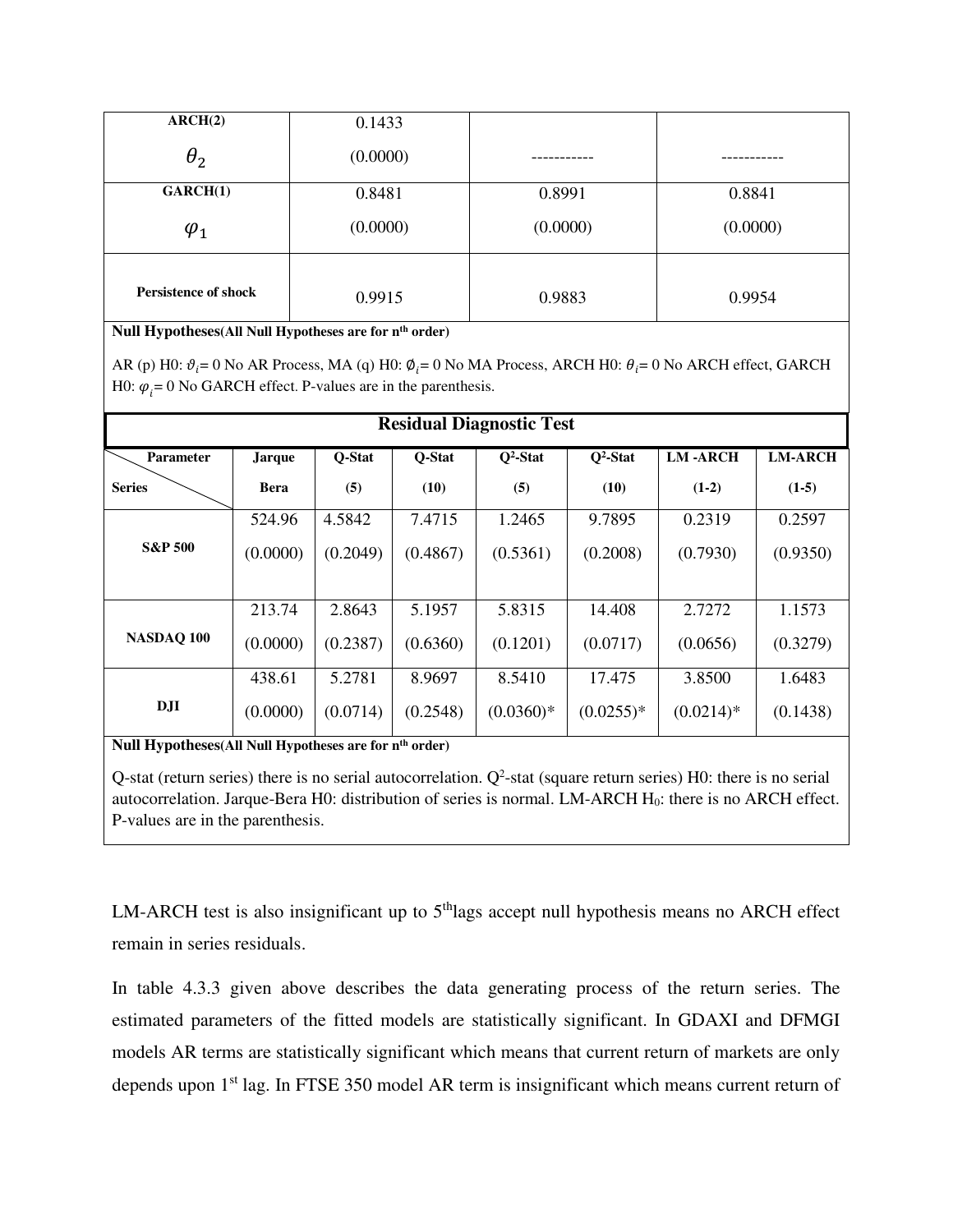this market not depends upon lag values. MA (1) term in GADXI and DFMGI models are differ from zero, shows relationship between past and current variations of return series. Most of the parameters are statistically significant at 5% level of significance. ARCH and GARCH terms are also significant in three models means these return series encompass ARCH and GARCH effect. The persistence of shock of the return series are FTSE 350 (0.99359), GDAXI (0.99321) and DFMGI (0.99417) all are close to 1 which means that the persistence of ARCH and GARCH effect take long time for decay.

Table 4.3.3 also illustrate the post estimation results (Residual analysis). The Jarque Bera test (Normality test) results show non normal residuals. The Q-stat are insignificant up to  $10<sup>th</sup>$  lags accept null hypothesis means no serial autocorrelation in the standardized residuals. The Q-stat on squared standardized residuals are insignificant up to  $10<sup>th</sup>$  lags accept null hypothesis means no serial autocorrelation in squared standardized residuals. LM-ARCH test is also insignificant up to 5<sup>th</sup>lags accept null hypothesis means no ARCH effect remain in series residuals.

| <b>Return series</b> | <b>FTSE 350</b>      |                                      | <b>DFMGI</b>         |  |  |
|----------------------|----------------------|--------------------------------------|----------------------|--|--|
| <b>Parameters</b>    | ARMA(0,0) GARCH(1,1) | <b>ARMA(1,1) GARCH (1,1)</b>         | ARMA(1,1) GARCH(1,1) |  |  |
|                      |                      | <b>Conditional Mean Equation</b>     |                      |  |  |
| Constant             | 0.0006               | 0.0010                               | 0.0005               |  |  |
| $\alpha_0$           | (0.0000)             | (0.0000)                             | (0.2032)             |  |  |
| AR(1)                |                      | 0.9396                               | 0.8848               |  |  |
| $\vartheta_1$        |                      | (0.0000)                             | (0.0000)             |  |  |
| MA(1)                |                      | $-0.9551$                            | $-0.8330$            |  |  |
| $\emptyset_1$        |                      | (0.0000)                             | (0.0000)             |  |  |
|                      |                      | <b>Conditional Variance Equation</b> |                      |  |  |
| <b>Constant</b>      | 0.0139               | 0.0218                               | 0.0313               |  |  |
| $\theta_0$           | (0.0025)             | (0.0025)                             | (0.0633)             |  |  |
| ARCH(1)              | 0.1145               | 0.0988                               | 0.0630               |  |  |
| $\theta_1$           | (0.0000)             | (0.0000)                             | (0.0000)             |  |  |

**Table 4.3.3 Volatility models of European and Gulf Stock markets Return series**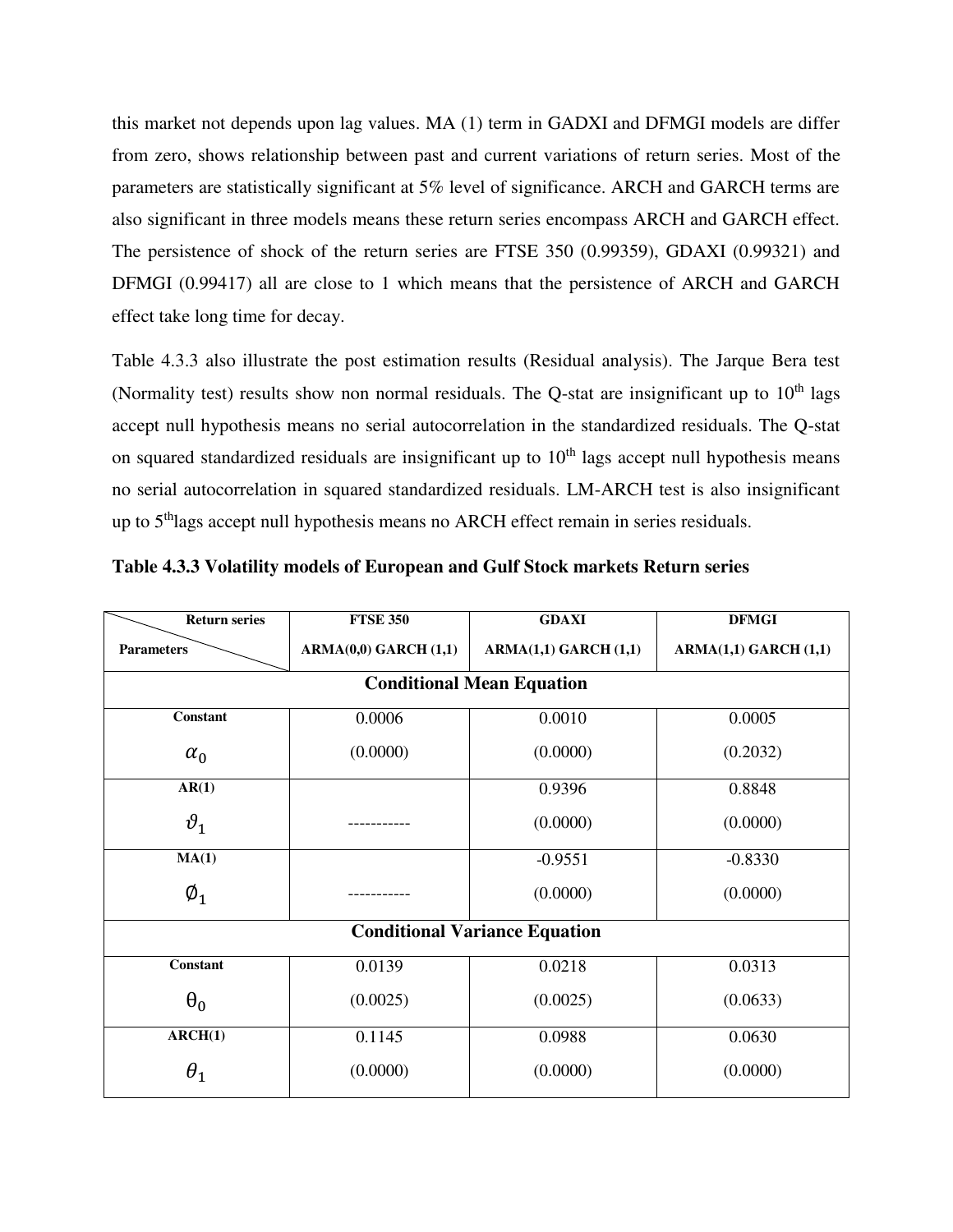| GARCH(1)                    | 0.8790   | 0.8943   | 0.9311   |
|-----------------------------|----------|----------|----------|
| $\varphi_1$                 | (0.0000) | (0.0000) | (0.0000) |
| <b>Persistence of shock</b> | 0.9935   | 0.9932   | 0.9941   |

**Null Hypotheses(All Null Hypotheses are for nth order)** 

AR (p) H0:  $\vartheta_i = 0$  No AR Process, MA (q) H0:  $\vartheta_i = 0$  No MA Process, ARCH H0:  $\theta_i = 0$  No ARCH effect, GARCH H0:  $\varphi_i = 0$  No GARCH effect, Mean spillover. P-values are in the parenthesis.

| <b>Residual Analysis</b> |               |          |          |             |             |                |                |  |
|--------------------------|---------------|----------|----------|-------------|-------------|----------------|----------------|--|
| <b>Parameter</b>         | <b>Jarque</b> | Q-Stat   | O-Stat   | $Q^2$ -Stat | $Q^2$ -Stat | <b>LM-ARCH</b> | <b>LM-ARCH</b> |  |
| <b>Series</b>            | <b>Bera</b>   | (5)      | (10)     | (5)         | (10)        | $(1-2)$        | $(1-5)$        |  |
|                          | 134.01        | 3.5698   | 5.2425   | 3.7790      | 5.0251      | 0.6032         | 0.7742         |  |
| <b>FTSE 350</b>          | (0.0000)      | (0.6128) | (0.8743) | (0.2863)    | (0.7548)    | (0.5471)       | (0.5682)       |  |
|                          | 309.27        | 4.5445   | 7.4357   | 6.9227      | 8.9998      | 0.8606         | 1.4246         |  |
| <b>GDAXI</b>             | (0.0000)      | (0.2083) | (0.4904) | (0.0744)    | (0.3423)    | (0.4230)       | (0.2121)       |  |
|                          | 12835         | 6.7335   | 12.502   | 3.4343      | 8.3277      | 0.2255         | 0.6888         |  |
| <b>DFMGI</b>             | (0.0000)      | (0.0808) | (0.1301) | (0.3293)    | (0.4021)    | (0.7981)       | (0.6319)       |  |

**Null Hypotheses(All Null Hypotheses are for nth order)**

Q-stat (return series) there is no serial autocorrelation.  $Q^2$ -stat (square return series) H0: there is no serial autocorrelation. Jarque-Bera H0: distribution of series is normal. LM-ARCH H0: there is no ARCH effect. P-values are in the parenthesis.

## **Conclusion**

This study has offered a framework to model the time varying volatility of equity markets by employing the risk models. On the basis of given data sets we employed symmetric GARCH and asymmetric GARCH models to estimate conditional mean equations follow ARMA process and conditional variance equations for risk (dispersion). For the validity of models the residual diagnostic test also employed. KSE 100 and NIKKEI 225 series have asymmetric effect while other series take symmetric effects. The persistence of shock is measure to specify the period of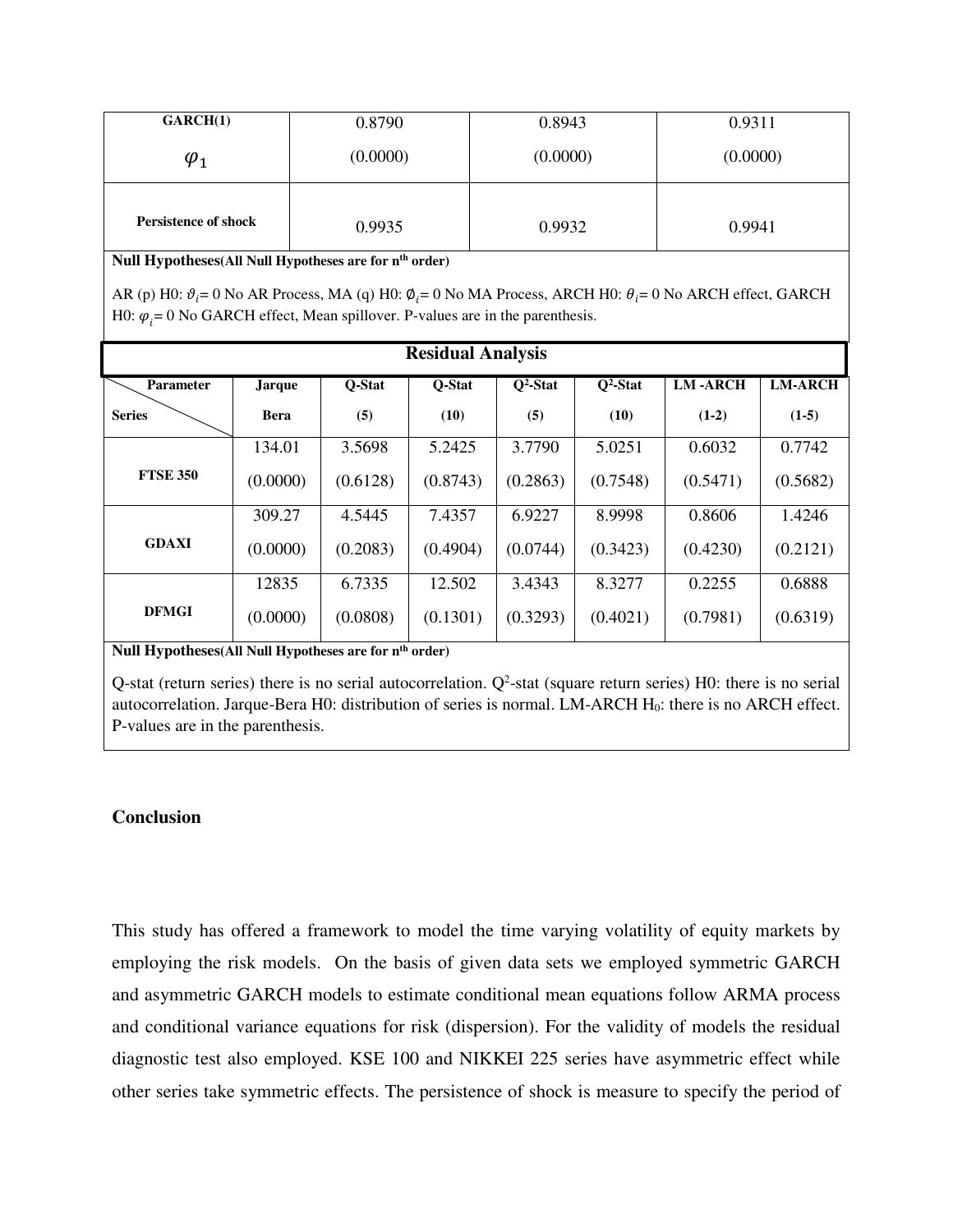persistence of ARCH and GARCH effect in return series. The leverage effects are also quantified to check the effects of different news on volatility.

## **REFERENCES**

Attari, M. I. J., Safdar, L., & Student, M. B. A. (2013). The Relationship between Macroeconomic Volatility and the Stock Market Volatility: Empirical Evidence from Pakistan. Pakistan Journal of Commerce and Social Sciences, 7(2), 309-320.

Abou-Zaid, A. S. (2011). Volatility spillover effects in emerging MENA stock markets. Review of Applied Economics, 7(1-2).

Ali, R., & Afzal, M. (2012). Impact of global financial crisis on stock markets: Evidence from Pakistan and India. E3 Journal of Business Management and Economics, 3(7), 275-282.

Black, F. (1976). Stuedies of stock price volatility changes. Journal of American Statistical Association, 177-181.

Bollerslev, T. (1986). Generalized autoregressive conditional heteroskedasticity. Journal of econometrics, 31(3), 307-327.

Bashir, R., Shakir, R., Ashfaq, B., & Hassan, A. (2014). The Efficiency of Foreign Exchange Markets in Pakistan: An Empirical Analysis. The Lahore Journal of Economics, 19(1), 133.

Bollerslev, T., & Mikkelsen, H. O. (1996). Modeling and pricing long memory in stock market volatility. Journal of econometrics, 73(1), 151-184.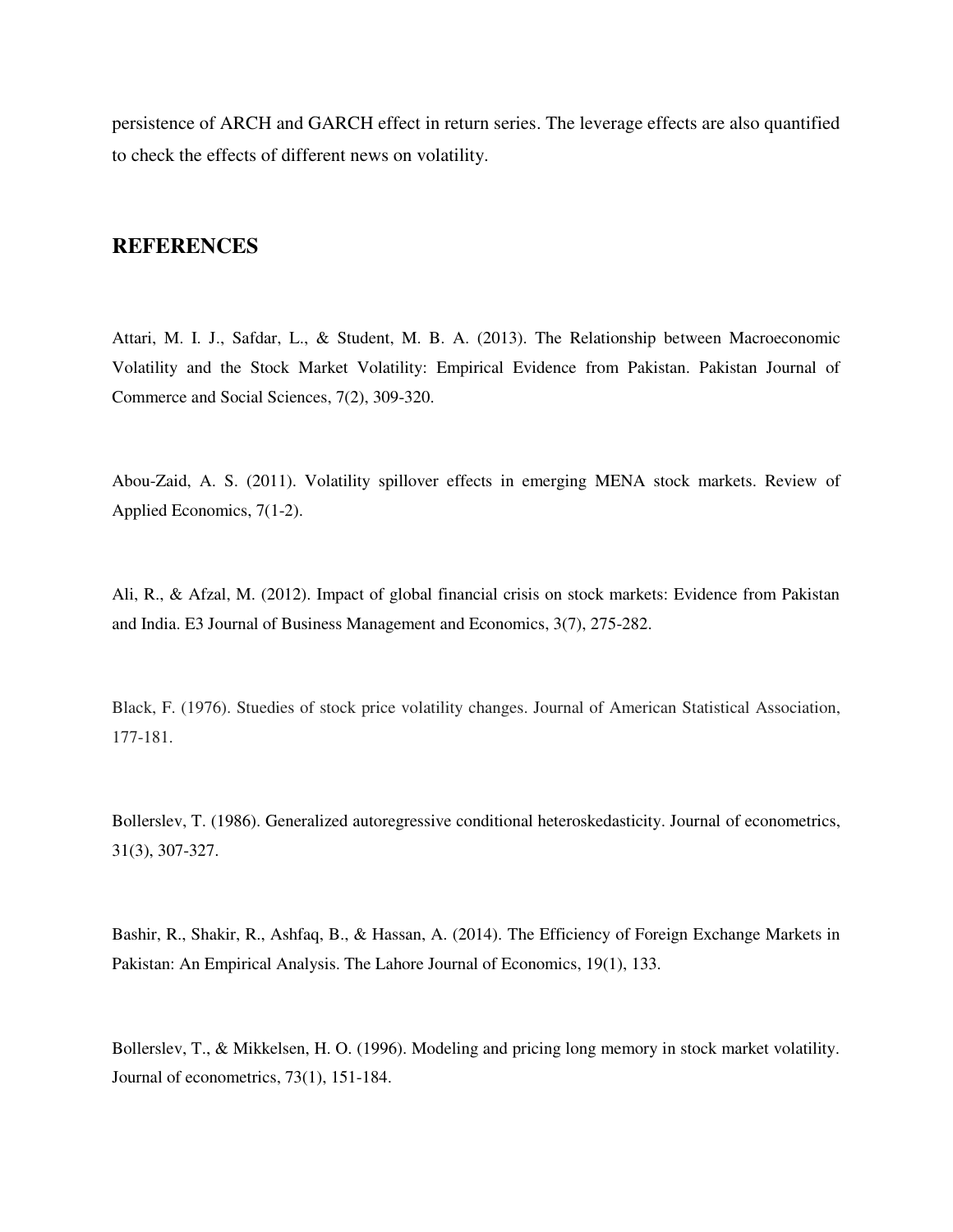Bollerslev, T., Litvinova, J., & Tauchen, G. (2006). Leverage and volatility feedback effects in highfrequency data. Journal of Financial Econometrics, 4(3), 353-384.

Choi, D. F., Fang, V., & Fu, T. Y. (2010). Volatility spillovers between New Zealand stock market returns and exchange rate changes before and after the 1997 Asian financial crisis. Asian Journal of Finance & Accounting, 1(2).

Engle, R. F. (1982). Autoregressive conditional heteroscedasticity with estimates of the variance of United Kingdom inflation. Econometrica: Journal of the Econometric Society, 987-1007.

Engle, R. F., & Ng, V. K. (1993). Measuring and testing the impact of news on volatility. The journal of finance, 48(5), 1749-1778.

Engle, R. F., Ito, T., & Lin, W. L. (1990). Meteor Showers or Heat Waves? Heteroskedastic Intra-Daily Volatility in the Foreign Exchange Market." Econometrica 58 (3).

Glosten, L. R., Jagannathan, R., & Runkle, D. E. (1993). On the relation between the expected value and the volatility of the nominal excess return on stocks. The journal of finance, 48(5), 1779-1801.

Granger, C. W. J., & Andersen, A. (1978). On the invertibility of time series models. Stochastic processes and their applications, 8(1), 87-92.

Gomez, S., & Ahmad, H. (2014). Volatility transmission between PALS, FOES, MINIONS and TITANS. IOSR J Bus Manag, 16(1), 122-128.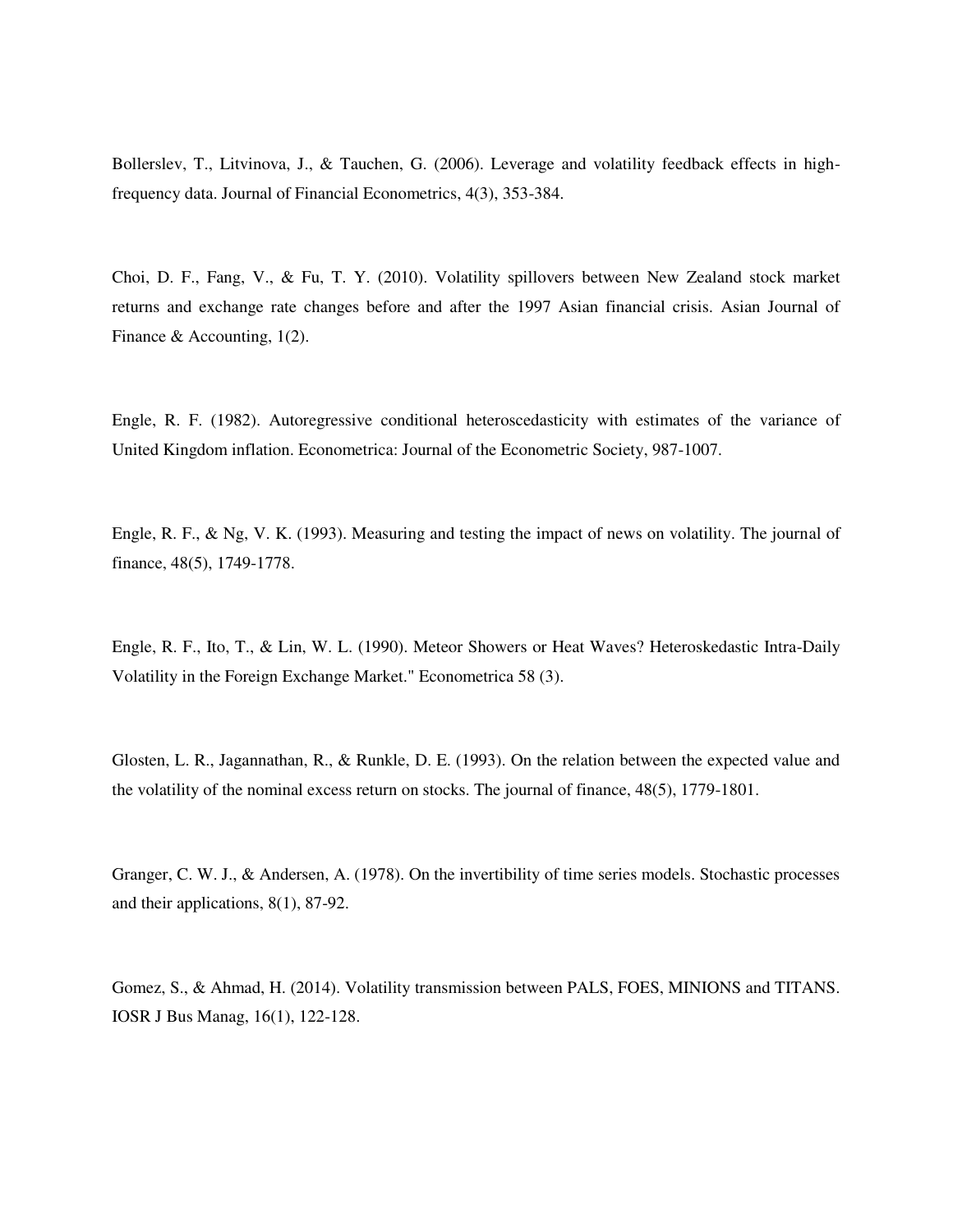Jabeen, M., & Khan, S. A. (2014). Modelling Exchange Rate Volatility by Macroeconomic Fundamentals in Pakistan. International Econometric Review (IER), 6(2), 58-76.

Khalil, M. Z., Usman, M., & Shafique, I. (2013). Volatility Spill-over between the Stock Market and the Foreign Exchange Market in Pakistan. Management and Administrative Sciences Review, 2(6), 695-704.

Mushtaq, R., Zia ur Rehman, M., Ali Shah, S. Z., & Murtaza, G. (2011). Sources of Return and Volatility Spillover for Pakistan: An Analysis of Exogenous Factors by using EGARCH Model. International Conference on Business and Economics Research, 16, 151-157.

Padhi, P., & Lagesh, M. A. (2012). Volatility Spillover and Time-Varying Correlation among the Indian, Asian and US Stock Markets. Journal of Quantitative Economics, 10(2), 78-90.

Qayyum, A., & Kemal, A. R. (2006). Volatility spillover between the stock market and the foreign exchange market in Pakistan. PIDE Working Paper 2006:7.

Qayyum, A., & Khan, M. A. (2014). Dynamic Relationship and Volatility Spillover between the Stock Market and the Foreign Exchange Market in Pakistan: Evidence from VAR-EGARCH Modelling. PIDE Working Papers 103.

Sok-Gee, C., Karim, M. A., & Karim, M. A. (2010). Volatility spillovers of the major stock markets in ASEAN-5 with the US and Japanese stock markets. International Research Journal of Finance and Economics, 44, 161-72.

Sinha, P., & Sinha, G. (2010). Volatility Spillover in India, USA and Japan Investigation of Recession Effects. MPRA Paper No. 21873.